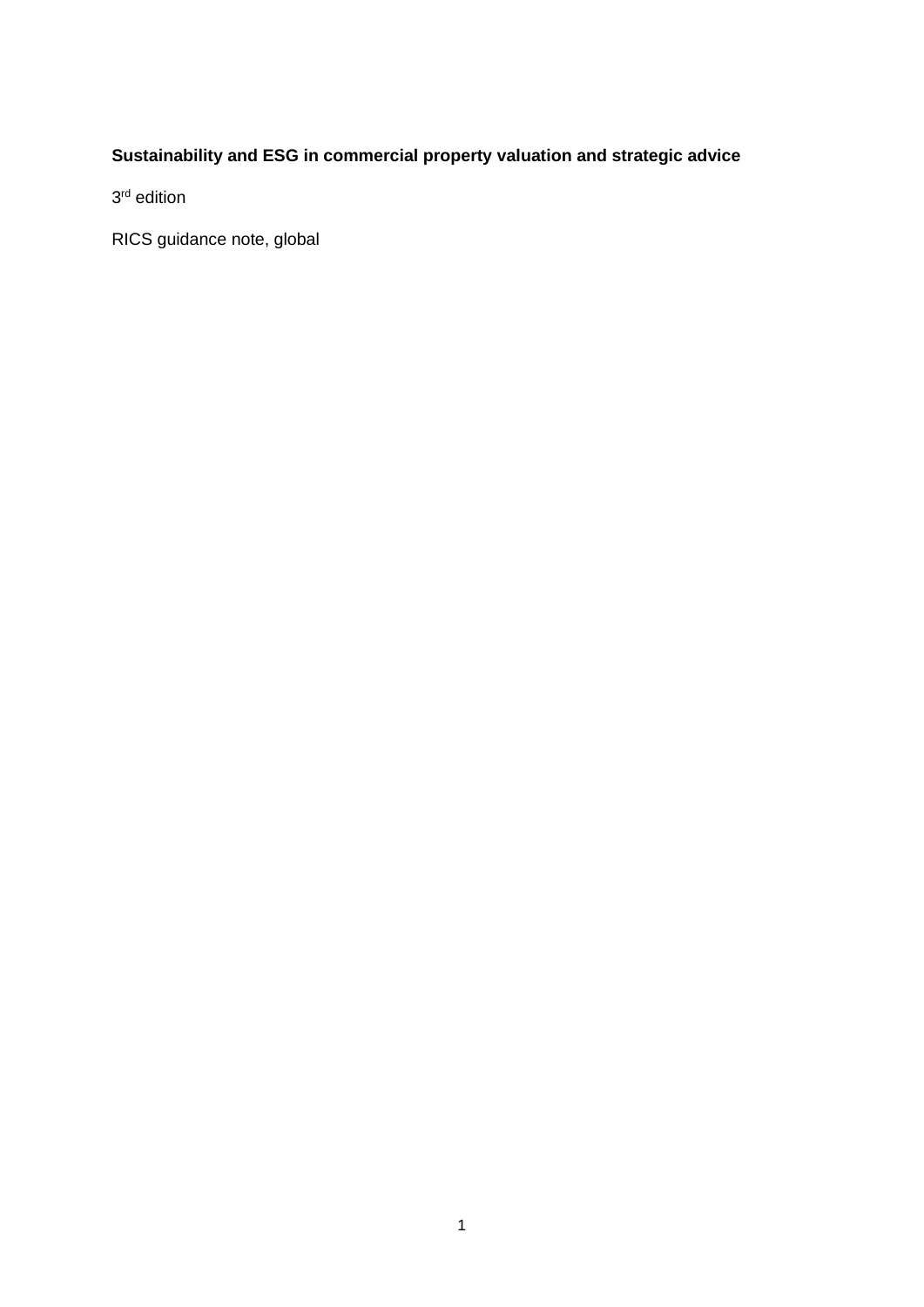#### **Acknowledgements**

#### **Lead author**

Philip Parnell MRICS (Deloitte)

### **Expert working group**

Alice Greenwood MRICS (Altus Group)

Emily Chadwick MRICS (JLL)

Esther An (City Developments Limited)

John Goddard FRICS (J. Goddard & Co)

Leticia Perez Galan MRICS

Lorraine Howells MRICS (CBRE)

Sarah Sayce FRICS (University of Reading)

Theddi Chappell FRICS (Sustainable Values Inc.)

#### **Standards lead**

Charles Golding MRICS

#### **Standards delivery project manager**

Helvi Cranfield

RICS would also like to thank all those who contributed to the webinars, panel sessions and advisory forums globally, contributions from which were fundamental to the development of this guidance note. Contributors included lenders, asset managers, institutional investors, sustainability experts, trade bodies, government, regulators, valuers and other built environment experts.

We also thank those who have contributed to the full public consultation this guidance note has gone through.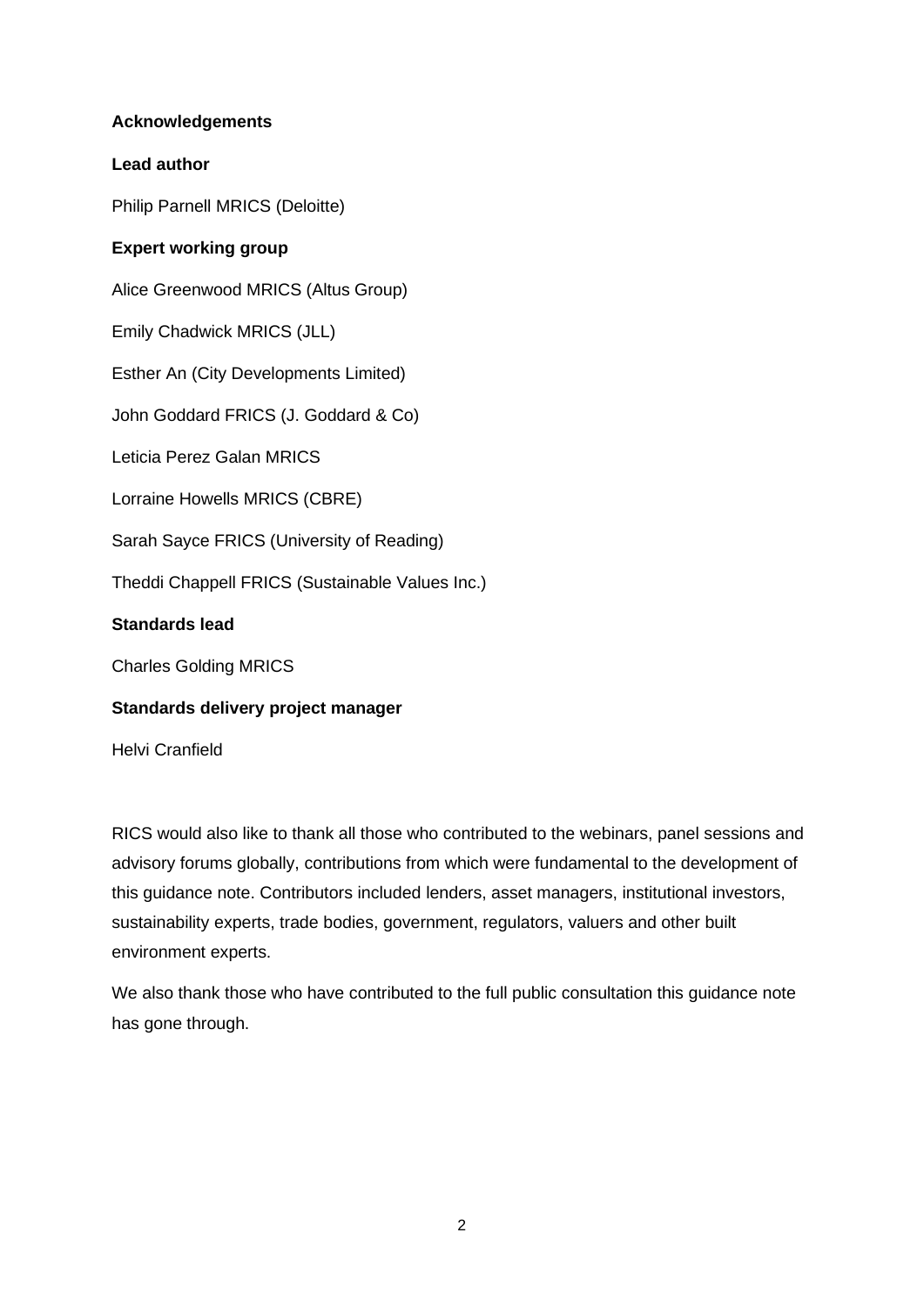## RICS guidance notes

#### **Definition and scope**

RICS guidance notes set out good practice for RICS members and for firms that are regulated by RICS. An RICS guidance note is a professional or personal standard for the purposes of RICS Rules of Conduct.

Guidance notes constitute areas of professional, behavioural competence and/or good practice. RICS recognises that there may be exceptional circumstances in which it is appropriate for a member to depart from these provisions – in such situations RICS may require the member to justify their decisions and actions.

#### **Application of these provisions in legal or disciplinary proceedings**

In regulatory or disciplinary proceedings, RICS will take account of relevant guidance notes in deciding whether a member acted professionally, appropriately and with reasonable competence. It is also likely that during any legal proceedings a judge, adjudicator or equivalent will take RICS guidance notes into account.

RICS recognises that there may be legislative requirements or regional, national or international standards that take precedence over an RICS guidance note.

### Document status defined

The following table shows the categories of RICS professional content and their definitions.

| <b>Type of document</b>                                                                      | <b>Definition</b>                                                                                                                                                   |
|----------------------------------------------------------------------------------------------|---------------------------------------------------------------------------------------------------------------------------------------------------------------------|
| <b>RICS Rules of Conduct</b><br>for Members and RICS<br><b>Rules of Conduct for</b><br>Firms | These Rules set out the standards of professional conduct and practice<br>expected of members and firms registered for regulation by RICS.                          |
| International standard                                                                       | High-level standard developed in collaboration with other relevant bodies.                                                                                          |
| RICS professional<br>statement (PS)                                                          | Mandatory requirements for RICS members and RICS regulated firms.                                                                                                   |
| RICS guidance note<br>(GN)                                                                   | A document that provides users with recommendations or an approach for<br>accepted good practice as followed by competent and conscientious<br>practitioners.       |
| RICS code of practice<br>(CoP)                                                               | A document developed in collaboration with other professional bodies and<br>stakeholders that will have the status of a professional statement or<br>guidance note. |

#### Publications status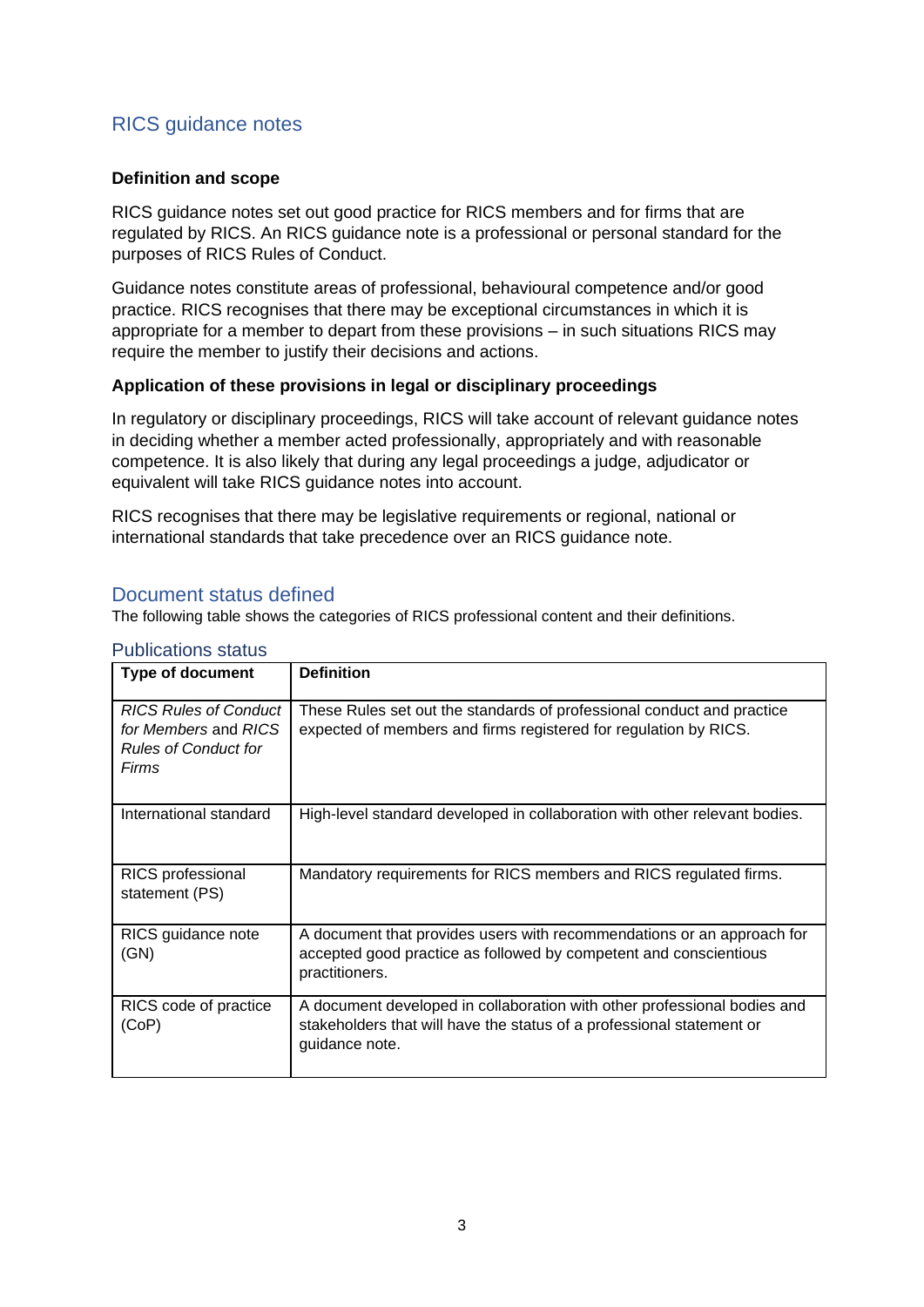| RICS jurisdiction guide<br>(JG) | This provides relevant local market information associated with an RICS<br>international standard or RICS professional statement. This will include<br>local legislation, associations and professional bodies as well as any other<br>useful information that will help a user understand the local requirements<br>connected with the standard or statement. This is not guidance or best<br>practice material, but rather information to support adoption and<br>implementation of the standard or statement locally. |
|---------------------------------|--------------------------------------------------------------------------------------------------------------------------------------------------------------------------------------------------------------------------------------------------------------------------------------------------------------------------------------------------------------------------------------------------------------------------------------------------------------------------------------------------------------------------|
|                                 |                                                                                                                                                                                                                                                                                                                                                                                                                                                                                                                          |

# **Glossary**

| <b>Basis of value</b>        | 'A statement of the fundamental measurement assumptions of a        |
|------------------------------|---------------------------------------------------------------------|
|                              | valuation.' (Source: RICS Valuation - Global Standards              |
|                              | Glossary).                                                          |
| <b>Capital expenditure</b>   | Money spent by a business or other body on tangible items to        |
|                              | develop, maintain or improve an asset. In a real estate context     |
|                              | this might typically be maintenance and improvement of services,    |
|                              | fitting out and alterations. It may be done to meet regulatory or   |
|                              | statutory requirements, occupier or investor expectations or to     |
|                              | improve the lifecycle of the property.                              |
| <b>Capitalisation</b>        | A valuation model that applies a yield derived from transactional   |
| (income)                     | and other evidence to an income stream, usually a rent. The         |
|                              | technique is referred to as 'implicit' as all of the assumptions    |
|                              | around e.g. risk and growth are built into the capitalisation rate  |
|                              | (yield) used. In some cases, a current and reversionary income      |
|                              | are capitalised.                                                    |
| <b>Discounted cash flow</b>  | A valuation model where the forecasted cash flow is discounted      |
| (DCF)                        | back to the valuation date, resulting in a present value of the     |
|                              | asset. The discount rate in a discounted cash flow model will be    |
|                              | based on the time cost of money and the risks and rewards of the    |
|                              | income stream in question.                                          |
| <b>Environmental, social</b> | The criteria that together establish the framework for assessing    |
| and governance               | the impact of the sustainability and ethical practices of a company |
| (ESG)                        | on its financial performance and operations. ESG comprises three    |
|                              | pillars: environmental, social and governance, all of which         |
|                              | collectively contribute to effective performance, with positive     |
|                              | benefits for the wider markets, society and world as a whole.       |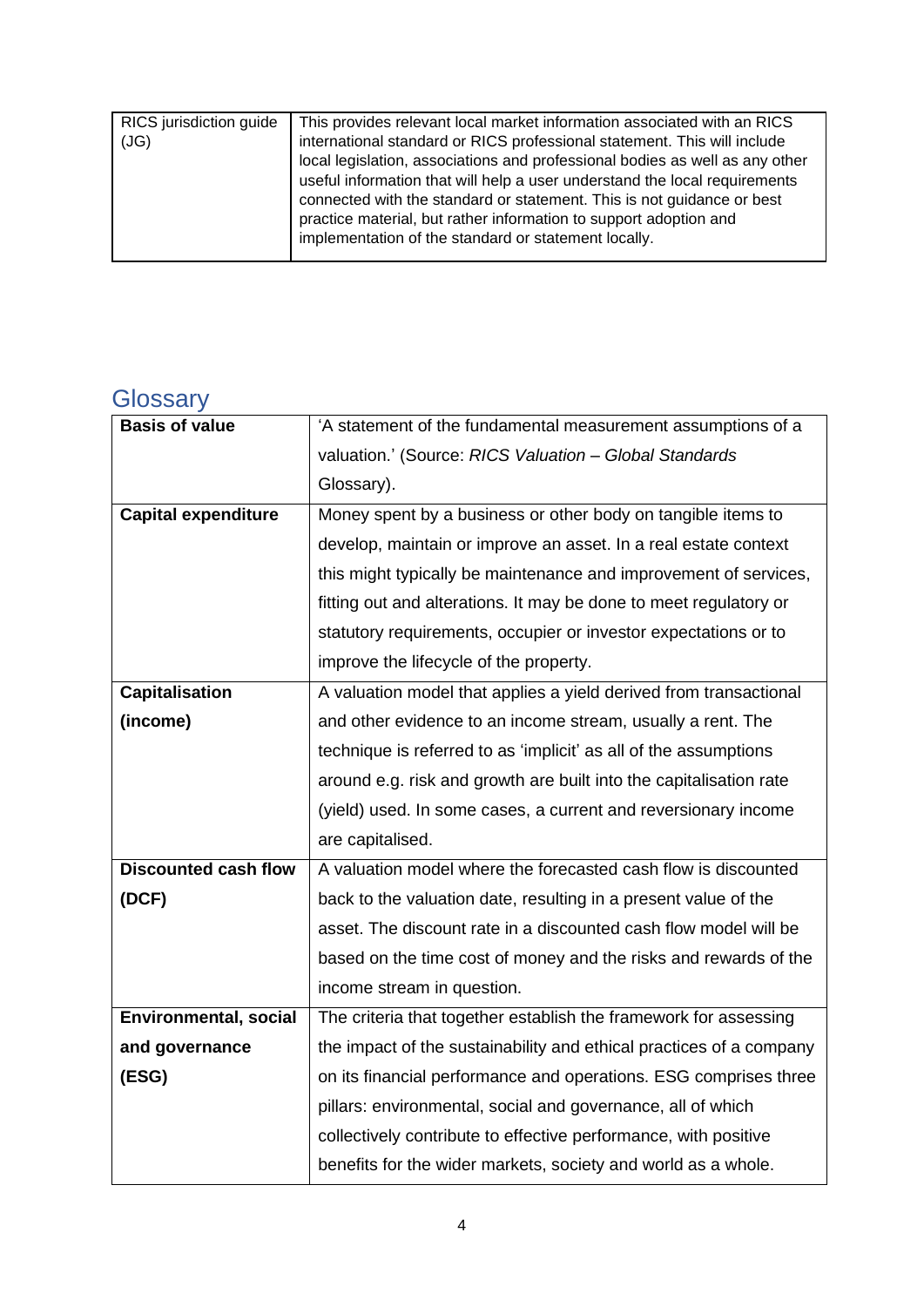|                                | Although ESG principally refers to companies and investors, ESG        |
|--------------------------------|------------------------------------------------------------------------|
|                                | related factors are also used to describe the characteristics and,     |
|                                | where relevant, operation of individual assets.                        |
| <b>Fair value</b>              | "The price that would be received to sell an asset, or paid to         |
|                                | transfer a liability, in an orderly transaction between market         |
|                                | participants at the measurement date." (This definition derives        |
|                                | from International Financial Reporting Standards IFRS 13).'            |
|                                | (Source: RICS Valuation - Global Standards Glossary).                  |
| <b>Generally Accepted</b>      | These may have regional variations and standards such as US            |
| <b>Accounting Principles</b>   | GAAP and UK GAAP.                                                      |
| (GAAP)                         |                                                                        |
| <b>International Financial</b> | A set of common rules for financial reporting defined by the           |
| <b>Reporting Standards</b>     | International Accounting Standards Board (IASB).                       |
| (IFRS)                         |                                                                        |
| Income approach                | '[A valuation] approach that provides an indication of value by        |
|                                | converting future cash flows to a single current capital value.'       |
|                                | (Source: RICS Valuation - Global Standards Glossary).                  |
| Net-zero                       | A balance between the carbon and other greenhouse gas                  |
|                                | emissions produced and the impact of measures to remove                |
|                                | emissions. It can be referred to with different degrees of scope,      |
|                                | for example at a global level, company or portfolio level or in        |
|                                | respect of an individual asset.                                        |
| <b>Obsolescence</b>            | The decline of an asset over time. It may take a variety of forms      |
|                                | such as the physical condition, the remaining economic life, the       |
|                                | comparative running costs and the comparative efficiency and           |
|                                | functionality. The impact on value might not be linear and is          |
|                                | subject to market factors and the nature of the asset. In              |
|                                | sustainability and ESG terms it can mean failure to meet market,       |
|                                | investor and regulatory requirements.                                  |
| <b>Paris Agreement</b>         | 'The Paris Agreement is a legally binding international treaty on      |
|                                | climate change. It was adopted by 196 Parties at COP 21 in Paris,      |
|                                | on 12 December 2015 and entered into force on 4 November               |
|                                | 2016.                                                                  |
|                                | Its goal is to limit global warming to well below 2, preferably to 1.5 |
|                                | degrees Celsius, compared to pre-industrial levels.                    |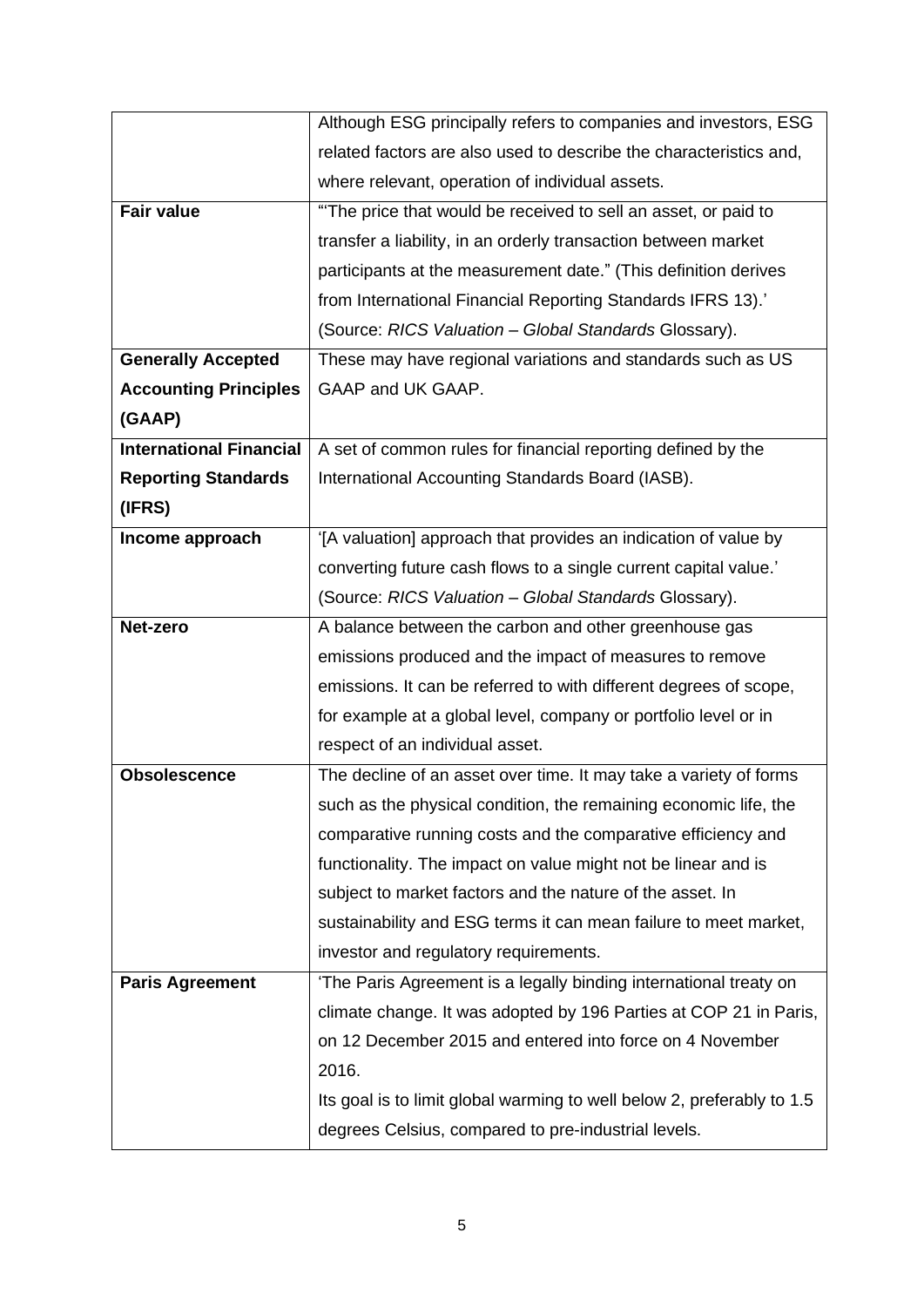|                            | To achieve this long-term temperature goal, countries aim to            |  |  |  |  |  |  |  |  |
|----------------------------|-------------------------------------------------------------------------|--|--|--|--|--|--|--|--|
|                            | reach global peaking of greenhouse gas emissions as soon as             |  |  |  |  |  |  |  |  |
|                            | possible to achieve a climate neutral world by mid-century.             |  |  |  |  |  |  |  |  |
|                            | (Source: UNFCCC secretariat (UN Climate Change)).                       |  |  |  |  |  |  |  |  |
| <b>Plant and equipment</b> | Tangible assets that fall under three broad categories defined in       |  |  |  |  |  |  |  |  |
|                            | RICS Valuation - Global Standards, VPGA 5:                              |  |  |  |  |  |  |  |  |
|                            | Plant: Assets that are combined with others and that may                |  |  |  |  |  |  |  |  |
|                            | include items that form part of industrial infrastructure,              |  |  |  |  |  |  |  |  |
|                            | utilities, building services installations, specialised                 |  |  |  |  |  |  |  |  |
|                            | buildings, and machinery and equipment forming a                        |  |  |  |  |  |  |  |  |
|                            | dedicated assemblage.                                                   |  |  |  |  |  |  |  |  |
|                            | Machinery: Individual, or a collection or a fleet or system             |  |  |  |  |  |  |  |  |
|                            | of, configured machines/technology (including mobile                    |  |  |  |  |  |  |  |  |
|                            | assets such as vehicles, rail, shipping and aircraft) that              |  |  |  |  |  |  |  |  |
|                            | may be employed, installed or remotely operated in                      |  |  |  |  |  |  |  |  |
|                            | connection with a user's industrial or commercial                       |  |  |  |  |  |  |  |  |
|                            | processes, trade or business sector (a machine is an                    |  |  |  |  |  |  |  |  |
|                            | apparatus used for a specific process).                                 |  |  |  |  |  |  |  |  |
|                            | Equipment: An all-encompassing term for other assets                    |  |  |  |  |  |  |  |  |
|                            | such as sundry machinery, tooling, fixtures, furniture and              |  |  |  |  |  |  |  |  |
|                            | furnishings, trade fixtures and fittings, sundry equipment              |  |  |  |  |  |  |  |  |
|                            | and technology and loose tools that are used to assist the              |  |  |  |  |  |  |  |  |
|                            | operation of the enterprise or entity.                                  |  |  |  |  |  |  |  |  |
| <b>Rent-free period</b>    | An incentive commonly granted by a landlord to a tenant often at        |  |  |  |  |  |  |  |  |
|                            | the start of a lease – where no payment is required. They vary in       |  |  |  |  |  |  |  |  |
|                            | duration dependent on the market, some for a few months, others         |  |  |  |  |  |  |  |  |
|                            | can last years. They generally reflect one or more of the following     |  |  |  |  |  |  |  |  |
|                            | factors: the time required to fit out the property to suit the tenant's |  |  |  |  |  |  |  |  |
|                            | needs, overheads associated with the time required to reinstate         |  |  |  |  |  |  |  |  |
|                            | the former premises, agreement by the tenant to carry out repairs       |  |  |  |  |  |  |  |  |
|                            | or improve the property, which may benefit the landlord,                |  |  |  |  |  |  |  |  |
|                            | commitment from the tenant to pay a higher rent over the term,          |  |  |  |  |  |  |  |  |
|                            | benefiting the landlord in the long run, acceptance of specific         |  |  |  |  |  |  |  |  |
|                            | liabilities or restrictions under the lease.                            |  |  |  |  |  |  |  |  |
| <b>Scenario testing</b>    | A process of modelling and evaluating events or scenarios that          |  |  |  |  |  |  |  |  |
|                            | could take place in the future and predicting the various feasible      |  |  |  |  |  |  |  |  |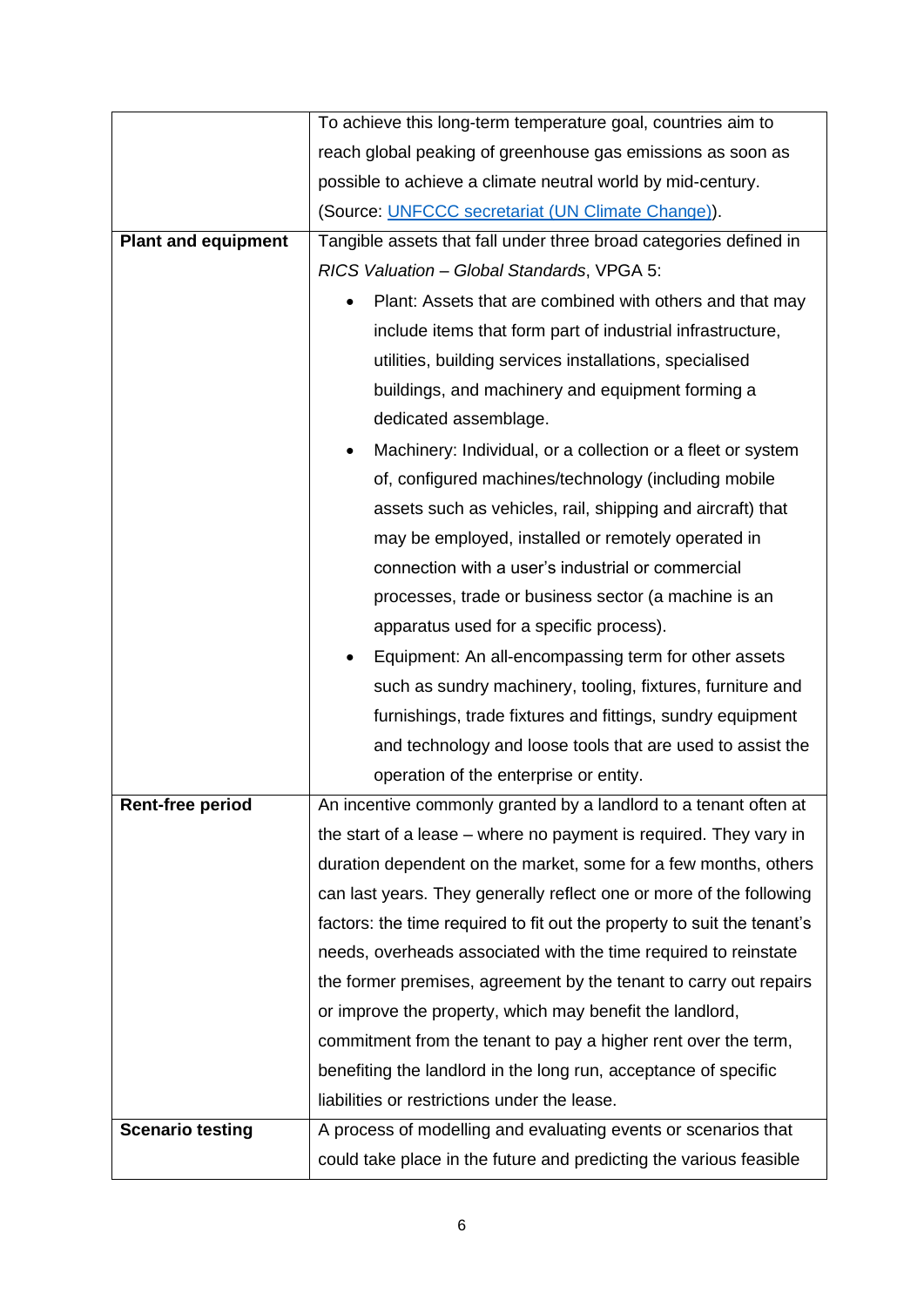|                             | results or outcomes on value, commonly measured in terms of            |  |  |  |  |  |  |  |  |
|-----------------------------|------------------------------------------------------------------------|--|--|--|--|--|--|--|--|
|                             | impact on cash flow (including rent), net present value and            |  |  |  |  |  |  |  |  |
|                             | relevant investment performance indicators. IVS 105 recognises         |  |  |  |  |  |  |  |  |
|                             | that valuers may apply multiple scenarios of, for example,             |  |  |  |  |  |  |  |  |
|                             | possible future cash flows.                                            |  |  |  |  |  |  |  |  |
| Scope $1, 2, 3$ – carbon    | Scope 1: direct emissions from owned or controlled                     |  |  |  |  |  |  |  |  |
| emissions                   | sources                                                                |  |  |  |  |  |  |  |  |
|                             | Scope 2: indirect emissions from the generation of                     |  |  |  |  |  |  |  |  |
|                             | purchased energy                                                       |  |  |  |  |  |  |  |  |
|                             | Scope 3: all indirect emissions (not included in scope 2)              |  |  |  |  |  |  |  |  |
|                             | that occur in the value chain of the reporting company.                |  |  |  |  |  |  |  |  |
|                             | (Source: Greenhouse Gas Protocol)                                      |  |  |  |  |  |  |  |  |
| <b>Sensitivity analysis</b> | An investigation of the degree to which valuation or modelling         |  |  |  |  |  |  |  |  |
|                             | outcomes vary with a change in one of the assumptions or inputs.       |  |  |  |  |  |  |  |  |
|                             | This helps demonstrate the importance of an individual                 |  |  |  |  |  |  |  |  |
|                             | assumption or input to the calculation as a whole.                     |  |  |  |  |  |  |  |  |
| <b>Social value</b>         | 'The social benefits that flow to asset users (social investment)      |  |  |  |  |  |  |  |  |
|                             | and the wider financial and non-financial impacts including the        |  |  |  |  |  |  |  |  |
|                             | wellbeing of individuals and communities, social capital and the       |  |  |  |  |  |  |  |  |
|                             | environment, that flow to non-asset users.' IVSC Defining and          |  |  |  |  |  |  |  |  |
|                             | <b>Estimating 'Social Value'</b>                                       |  |  |  |  |  |  |  |  |
| <b>Strategic advice</b>     | Engagement or consultancy beyond the scope of a typical                |  |  |  |  |  |  |  |  |
|                             | valuation instruction that provides additional information to the      |  |  |  |  |  |  |  |  |
|                             | client. The information does not have to form a single conclusion      |  |  |  |  |  |  |  |  |
|                             | and may instead model a number of scenarios and involve                |  |  |  |  |  |  |  |  |
|                             | sensitivity analysis. Strategic advice can include qualitative and     |  |  |  |  |  |  |  |  |
|                             | quantitative information that describes property risk. The nature of   |  |  |  |  |  |  |  |  |
|                             | strategic advice means it is typically tailored to suit the particular |  |  |  |  |  |  |  |  |
|                             | investment and operational requirements of a specific client and is    |  |  |  |  |  |  |  |  |
|                             | therefore more akin to valuation on the basis of investment value      |  |  |  |  |  |  |  |  |
|                             | or worth (as opposed to market value).                                 |  |  |  |  |  |  |  |  |
| <b>Sustainability</b>       | 'The consideration of matters such as (but not restricted to)          |  |  |  |  |  |  |  |  |
|                             | environment and climate change, health and well-being, and             |  |  |  |  |  |  |  |  |
|                             | personal and corporate responsibility that can or do impact on the     |  |  |  |  |  |  |  |  |
|                             | valuation of an asset. In broad terms, it is a desire to carry out     |  |  |  |  |  |  |  |  |
|                             | activities without depleting resources or having harmful impacts.      |  |  |  |  |  |  |  |  |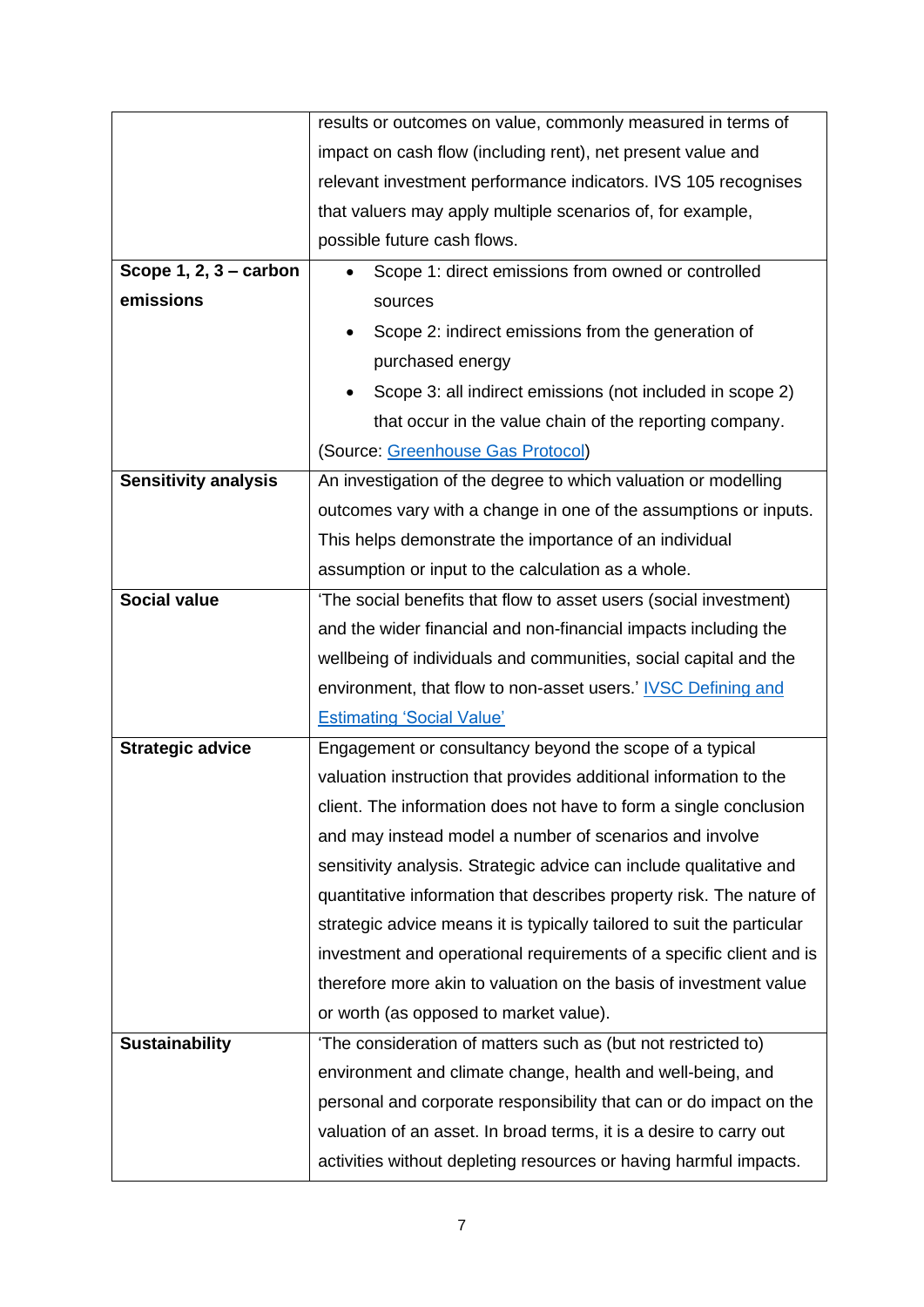|                          | There is as yet no universally recognised and globally adopted     |  |  |  |  |  |
|--------------------------|--------------------------------------------------------------------|--|--|--|--|--|
|                          | definition of 'sustainability'. Therefore, members should exercise |  |  |  |  |  |
|                          | caution over the use of the term without additional appropriate    |  |  |  |  |  |
|                          | explanation. In some jurisdictions, the term 'resilience' is being |  |  |  |  |  |
|                          | adopted to replace the term 'sustainability' when related to       |  |  |  |  |  |
|                          | property assets.                                                   |  |  |  |  |  |
|                          | Sustainability may also be a factor in environmental, social and   |  |  |  |  |  |
|                          | governance (ESG) considerations.' (Source: RICS Valuation -        |  |  |  |  |  |
|                          | Global Standards Glossary).                                        |  |  |  |  |  |
| <b>UN Sustainable</b>    | A series of 17 targets developed by the UN in 2015 for their       |  |  |  |  |  |
| <b>Development Goals</b> | 'Agenda 2030' that address what they consider to be the most       |  |  |  |  |  |
|                          | important economic, social, environmental and governance           |  |  |  |  |  |
|                          | challenges of our time. They include: no poverty, zero hunger,     |  |  |  |  |  |
|                          | good health and well-being, quality education, gender equality,    |  |  |  |  |  |
|                          | clean water and sanitation, affordable and clean energy, decent    |  |  |  |  |  |
|                          | work and economic growth, industry -innovation and                 |  |  |  |  |  |
|                          | infrastructure, reduced inequalities, sustainable cities and       |  |  |  |  |  |
|                          | communities, responsible consumption and production, climate       |  |  |  |  |  |
|                          | action, life below water, life on land, peace and justice – strong |  |  |  |  |  |
|                          | institutions, partnerships and goals.                              |  |  |  |  |  |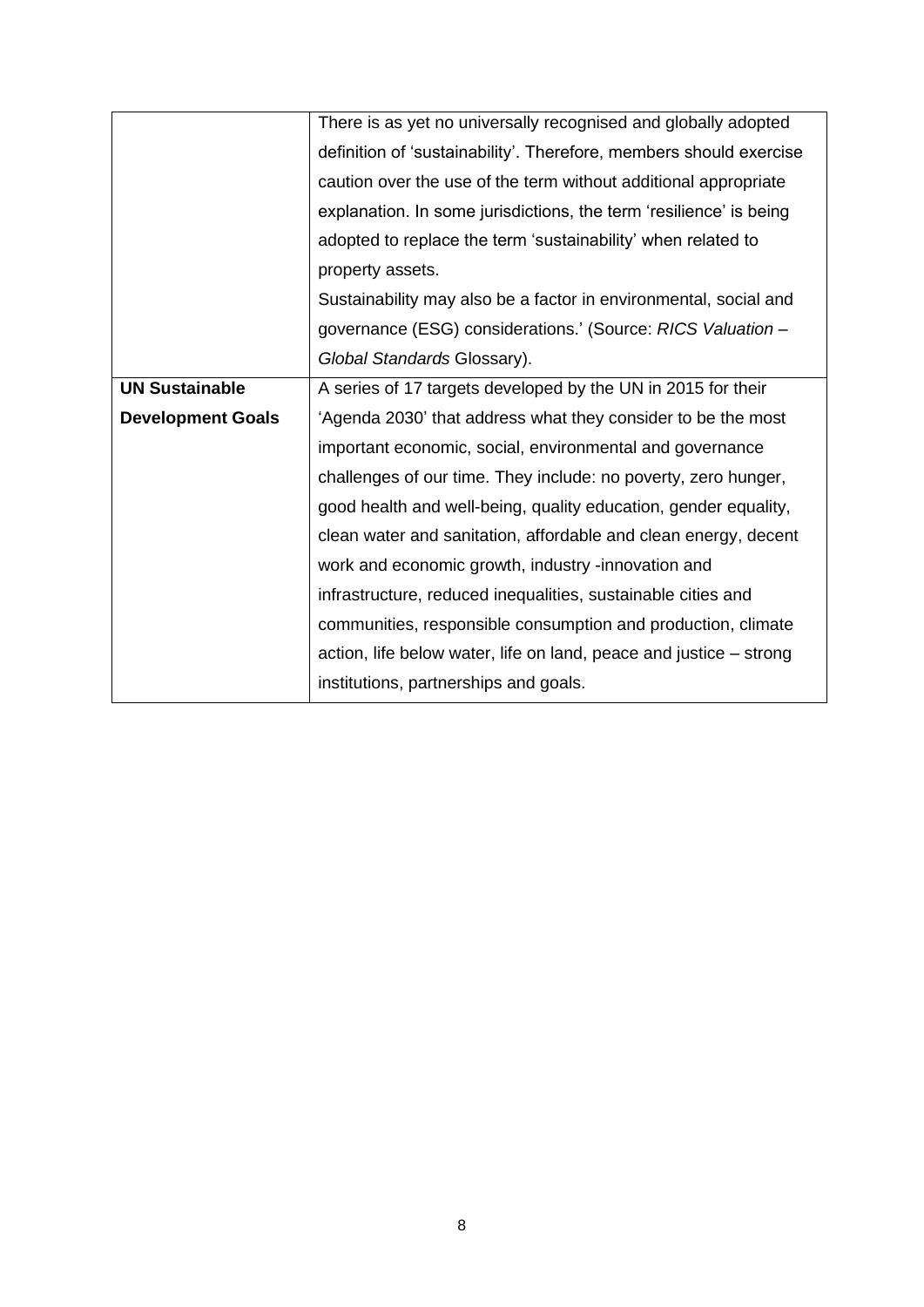## 1 Introduction

## 1.1 Scope

Corporate and investment requirements relating to sustainability; resilience; and environmental, social and governance (ESG) are some of the most important issues facing world financial markets. In a real estate context, these requirements influence investment approaches as they may affect prospects for rental and capital growth, and susceptibility to obsolescence.

This guidance note is principally intended for valuing **commercial property**: non-domestic real estate that fulfils an operational or occupational purpose for business and is commonly sold or let in the market. It may also be referred to as 'investment property'. Other asset classes such as rural, residential, public sector and infrastructure fall outside the remit of this guidance note. Valuation is a component of a wider construction and management cycle, but this guidance note does not cover life cycle considerations or circular economy principles in detail.

Many commercial properties contain plant and equipment, which can be relevant to sustainability and ESG considerations. This guidance note does not cover plant and equipment assets in detail, though valuers should be acquainted with the wider principles where they impact the asset to be valued (see *RICS Valuation – Global Standards* VPGA 5.3). Markets in different jurisdictions reflect sustainability and ESG considerations in varying ways and to different degrees. The degree and pace at which aspects of sustainability may feed into value can vary depending on the property type and the geographic market in which the asset is situated. For example, flooding or severe storms may be a particular risk in some locations, and the degree to which resilience to these events affects value may require an accentuated level of coverage. Further specific detail covering environmental risks can be found in the current edition of [Environmental risks and global real estate,](https://www.rics.org/globalassets/rics-website/media/upholding-professional-standards/sector-standards/land/environmental-risks-and-global-real-estate-1st-edition-november-2018.pdf) RICS guidance note.

### 1.2 Key sustainability initiatives

Sustainability covers a broad range of environmental, economic and social factors defined as the 'three dimensions' in the global [UN Sustainable Development Goals.](https://sdgs.un.org/2030agenda) This range of factors is sometimes referred to in a corporate or investment context as environmental, social and governance (ESG).

There are political initiatives that support the consideration of sustainability and ESG at a global level. The Paris Agreement is a legally binding international treaty on climate change, signed by 196 parties, which came into effect in 2016. The countries party to this agreement will have to implement legislative changes in their national economies to stay in line with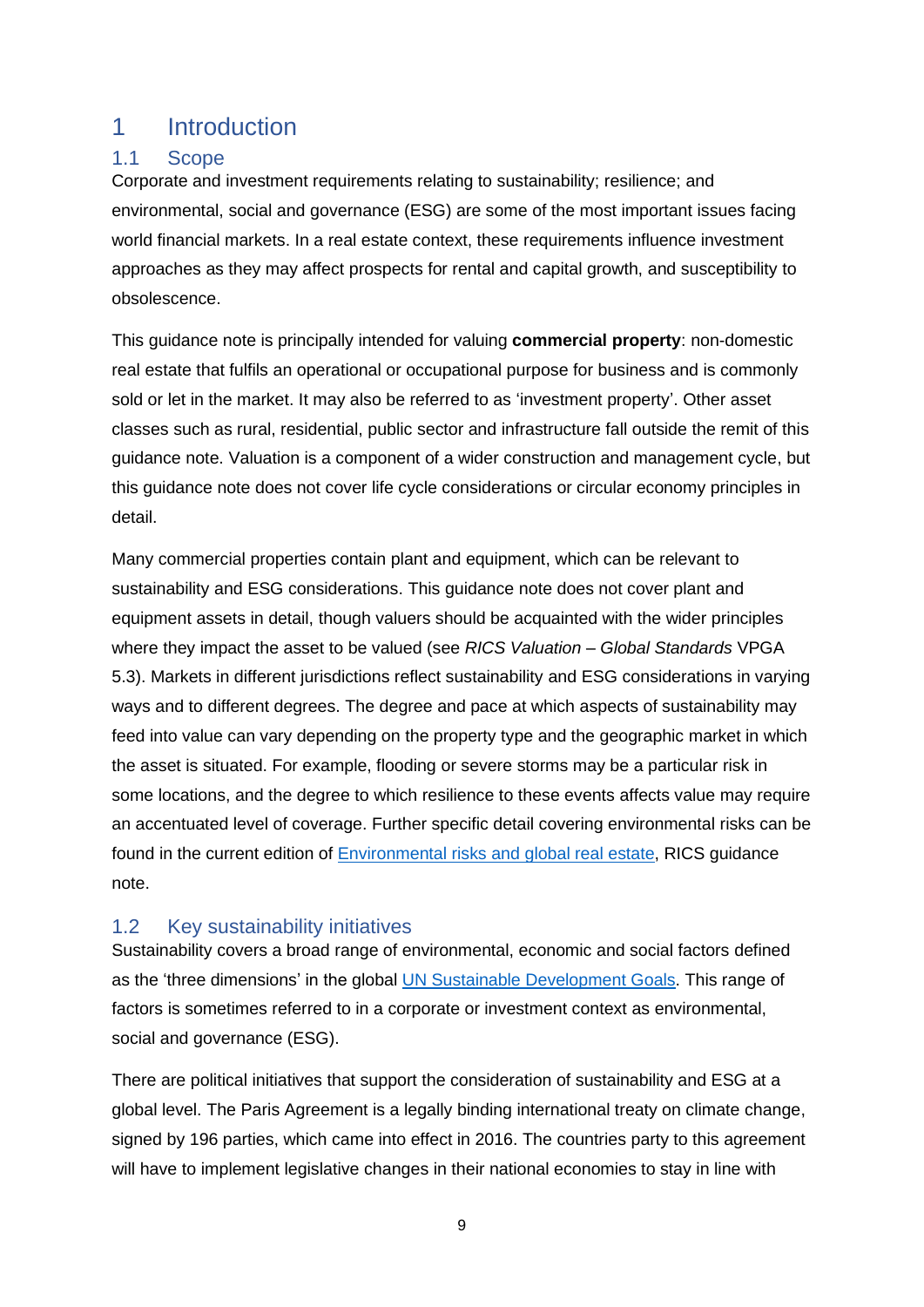these legally binding targets, meaning that compliance will be increasingly important at an asset level.

In addition to the UN Sustainable Development Goals, there are other popular reference points for better understanding sustainability, some of which are particularly relevant or suited to real estate, finance and valuation. For example, the [Task Force on Climate-related](https://www.fsb-tcfd.org/)  [Financial Disclosures](https://www.fsb-tcfd.org/) (TCFD) is supported by major financial and real estate stakeholders globally.

A list of international sustainability and ESG rating and benchmarking schemes is included in Appendix A. Some of these schemes were designed for accountancy and asset management purposes, and valuers should be conscious of their relevance and weight in evidence. See [Comparable evidence in real estate valuation,](https://www.rics.org/uk/upholding-professional-standards/sector-standards/valuation/comparable-evidence-in-real-estate-valuation/) RICS guidance note, 1st edition, sections 4.5.2 and 4.5.3.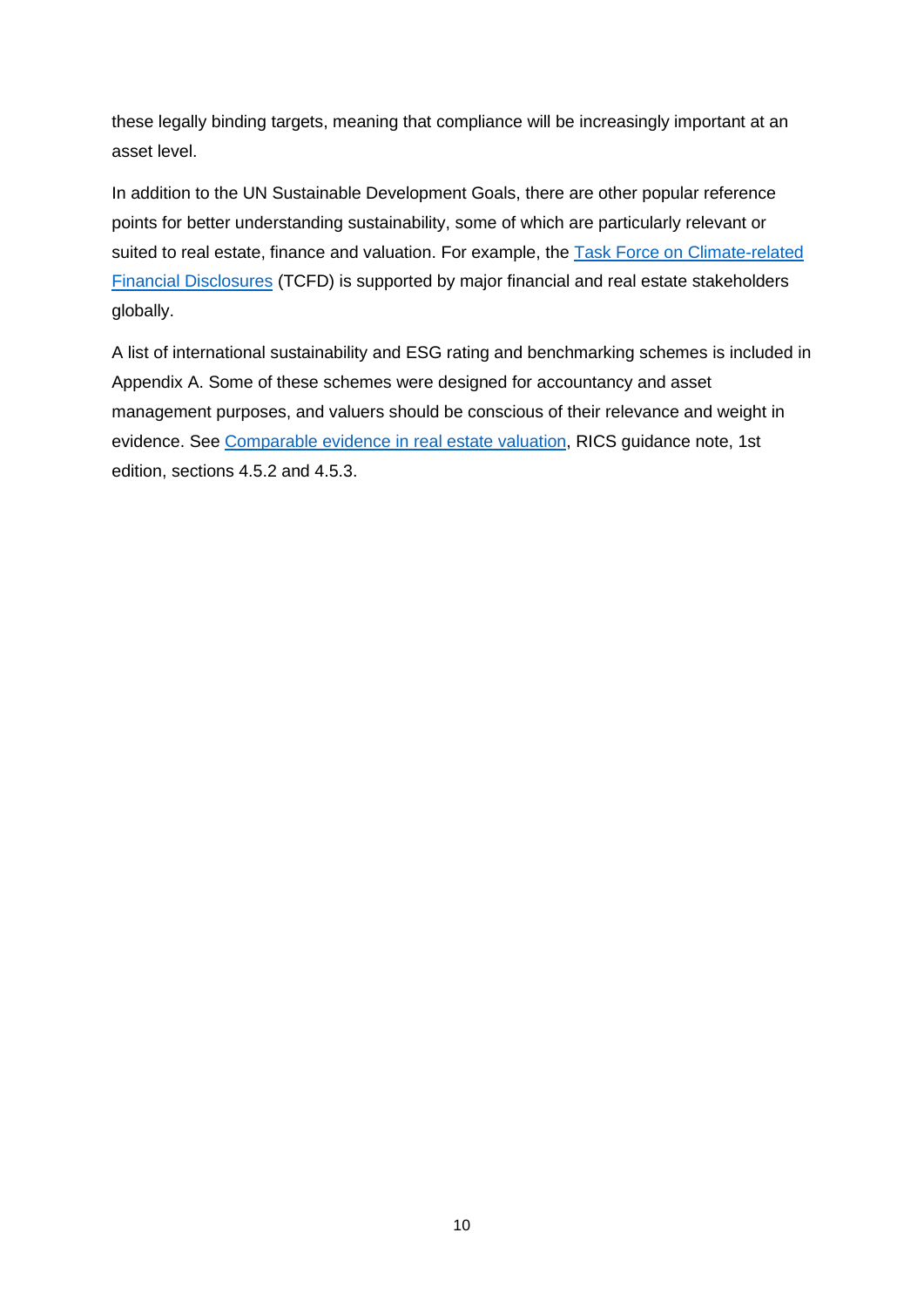## 2 Role of the valuer

RICS valuers are required under the *RICS Rules of Conduct* to adhere to a number of professional and social responsibilities, act in the public interest, take responsibility for their actions and act to prevent harm. Valuers are also required to follow the PS and VPS standards in [RICS Valuation –](https://www.rics.org/uk/upholding-professional-standards/sector-standards/valuation/red-book/red-book-global/) Global Standards (Red Book Global Standards) and should also follow the good practice advice in the VPGAs. Specific extracts relevant to sustainability and ESG are set out throughout this guidance note.

The role of the valuer is to assess and report value in the light of evidence obtained. Red Book Global Standards VPGA 8 section 2.6 (c), 'Valuation of real property interests', also states that:

'While valuers should reflect markets, not lead them, they should be aware of sustainability features and the implications these could have on property values in the short, medium and longer term.'

Valuers should have a working knowledge of the various ways that sustainability and ESG can impact value. These may be physical, relate to policy or legislation, or reflect the views and needs of market participants. The valuer should look at evidence from current market analysis, but may also need to consider issues such as longer-term obsolescence and risk. This may include, for example, the capital expenditure required to maintain the utility of the asset.

There may be circumstances where valuers lack the necessary knowledge and skills for a particular valuation, such as providing detailed cost advice or a specialist environmental risk assessment. In such cases, a valuer must reflect these limitations in the terms of agreement or as part of the terms agreed to apply additional specialist expert advice. Red Book Global Standards requires valuers to always operate within their area of expertise.

Red Book Global Standards VPGA 8 section 2.6 also states that:

'Particular care should be taken when assessing or commenting on sustainability and environmental, social and governance (ESG) factors, as valuers may not have the specialist knowledge and experience required. In appropriate cases the valuer may recommend the making of further enquiries and/or the obtaining of further specialist or expert advice in respect of these matters.'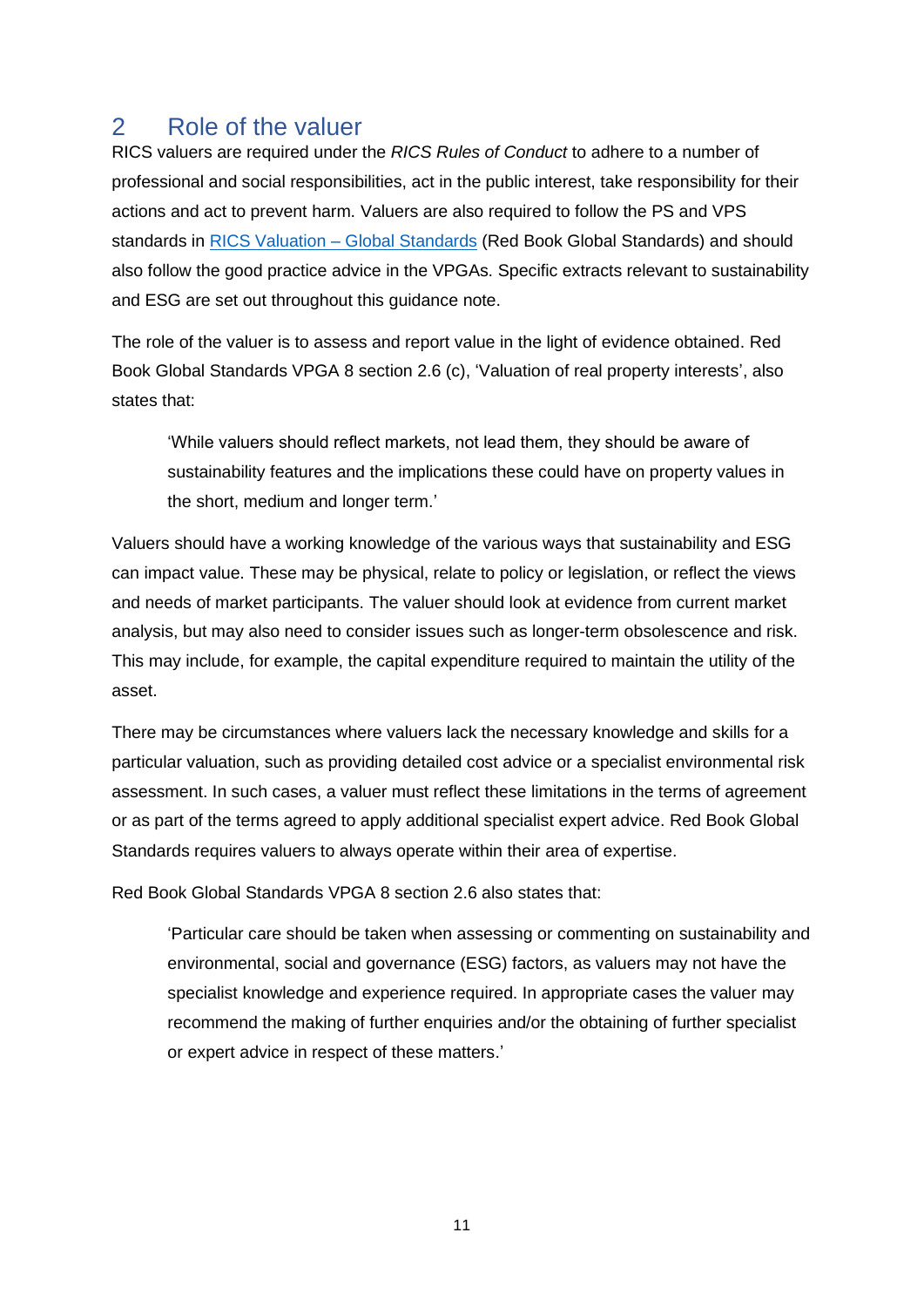# 3 Valuation purpose

Purpose is fundamental to all valuation activity, and this is amplified in the context of sustainability and ESG. Particular attention may need to be given to valuations for a regulated purpose. The valuer may be required to explicitly articulate the evidential basis for assumptions around sustainability and ESG. Examples include:

- **Secured lending**: the lender may want the valuer's insight into the resilience of a property as a security over the term of the loan (Red Book Global Standards, VPGA 8).
- **Financial reporting** (including in accordance with, for example, IFRS or GAAP): there may be a particular focus on the evidence base supporting the valuer's judgements.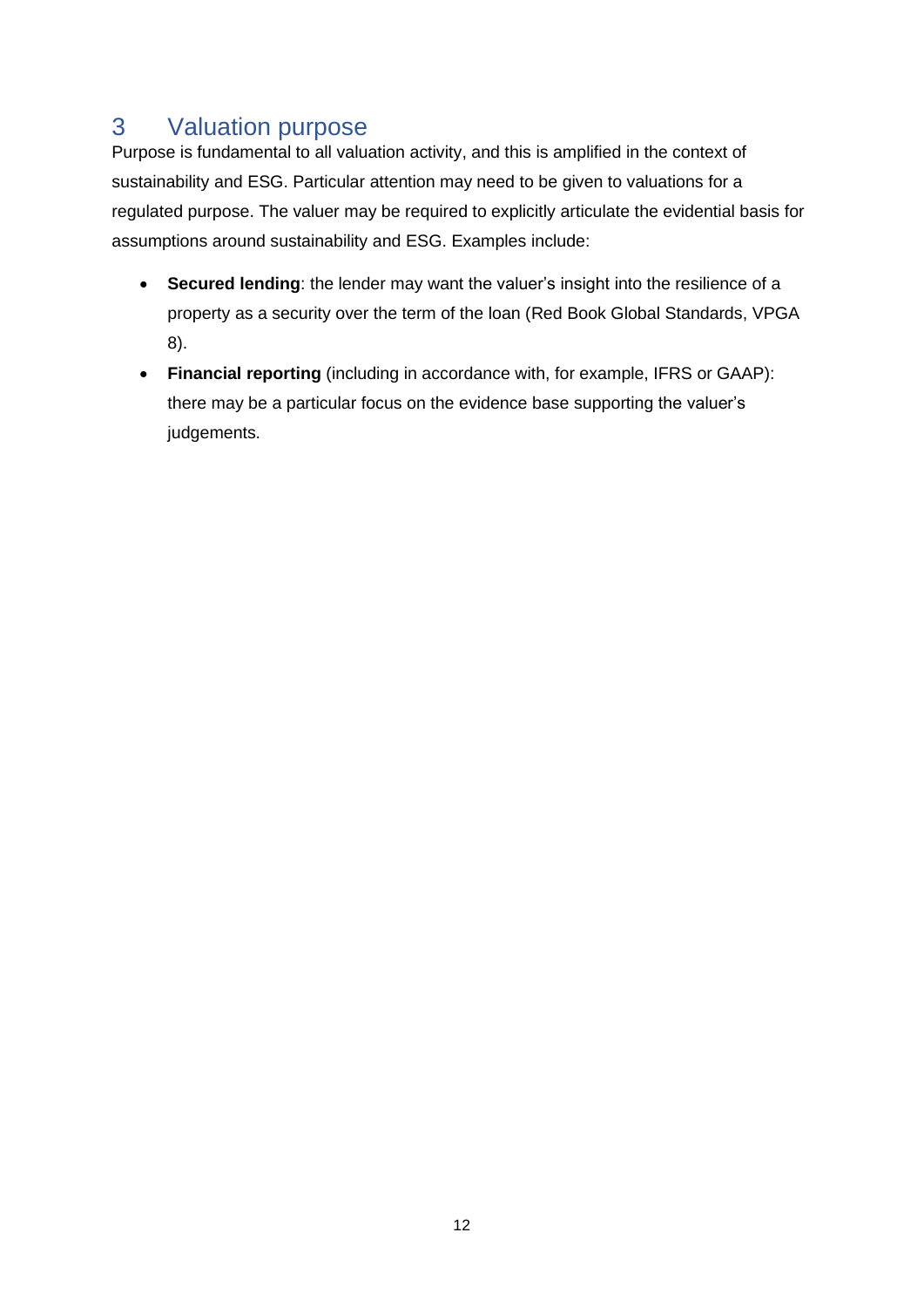## 4 Valuation instructions and terms of engagement

All valuation terms of engagement must be carried out in accordance with Red Book Global Standards VPS 1.

When agreeing instructions, valuers should ensure that the client is aware of sustainability and ESG issues relevant to the valuation purpose, basis and market, and their potential impact on value.

Valuers may also be asked to provide commentary and, in some cases, strategic advice beyond valuation reporting engagements in relation to, for example, proposals for sale or purchase, or for asset management. This strategic advice may go beyond the requirements of a valuation instructed on the basis of market value or investment value (worth).

Sustainability and ESG considerations may come into play for such strategic advice, in relation to trends in both occupier and investor markets. Instructions may also be sought around longer-term physical and environmental risks to the asset.

Strategic advice may include an opinion or judgement on the level of risk the value may be susceptible to under different market scenarios, with one of these areas of risk being the level of sustainability. In this context, a valuer may be instructed not only to assess the extent to which an asset currently meets sustainability criteria, but also hold an informed view on the likelihood of environmental and social factors impacting on values, either positively or negatively, over both the short and longer term. Commentary and strategic advice may take the form of scenario testing, sensitivity analysis or additional advice around valuation risks. Red Book Global Standards VPS 4 paragraph 2.5 recognises that:

'as markets continue to develop and advance, and as clients' needs continue to grow in terms of sophistication, additional demands are being placed on valuers to provide advice involving some element of prediction or forecast. Great care is needed to ensure that such advice is not misunderstood or misrepresented, and that any sensitivity analysis is carefully presented so as not to undermine the basis of value adopted.'

Valuers should be mindful of potential liability around forecasting and predicting values or market impacts. Valuers should also be mindful of advice that directly impacts investment decisions.

Where a valuer is providing strategic advice, Red Book Global Standards VPGA 8 states that:

13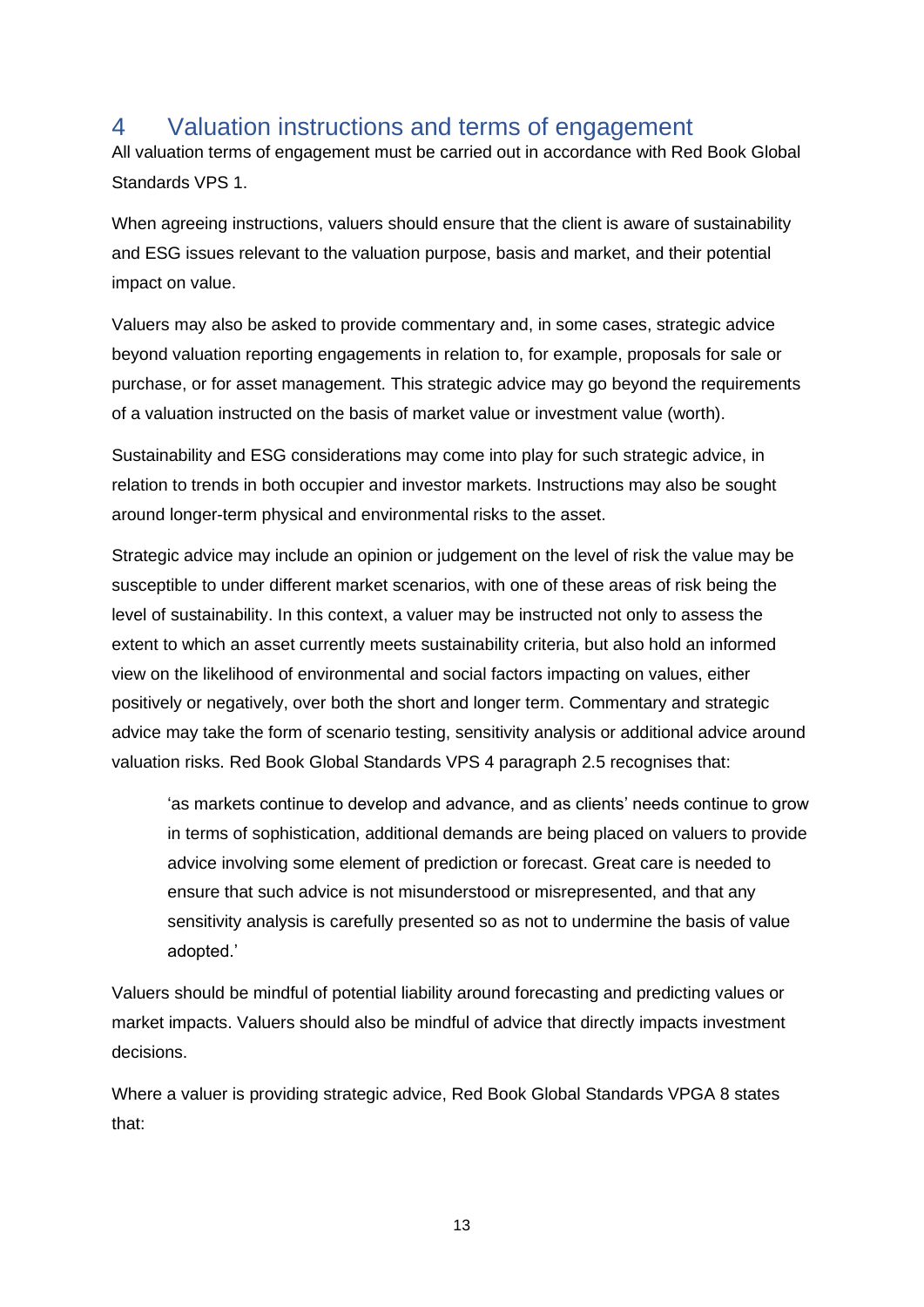'the valuer should consult with the client as to the use and applicability of sustainability and environmental social and governance (ESG) metrics and benchmarks that are applicable in each case.'

Valuers should clarify the nature of the strategic advice being given in the terms of engagement and, where appropriate, advise and educate the client as to appropriate sustainability and ESG considerations.

Valuers should be mindful of whether all or part of the commentary or strategic advice instruction is defined as a valuation, and whether it is an exception to Red Book Global Standards PS 1 section 5.

Whenever undertaking strategic advice beyond the valuation, the valuer should be certain that in addition to following relevant standards and having competence, they also have the appropriate resources to undertake the work on the agreed terms.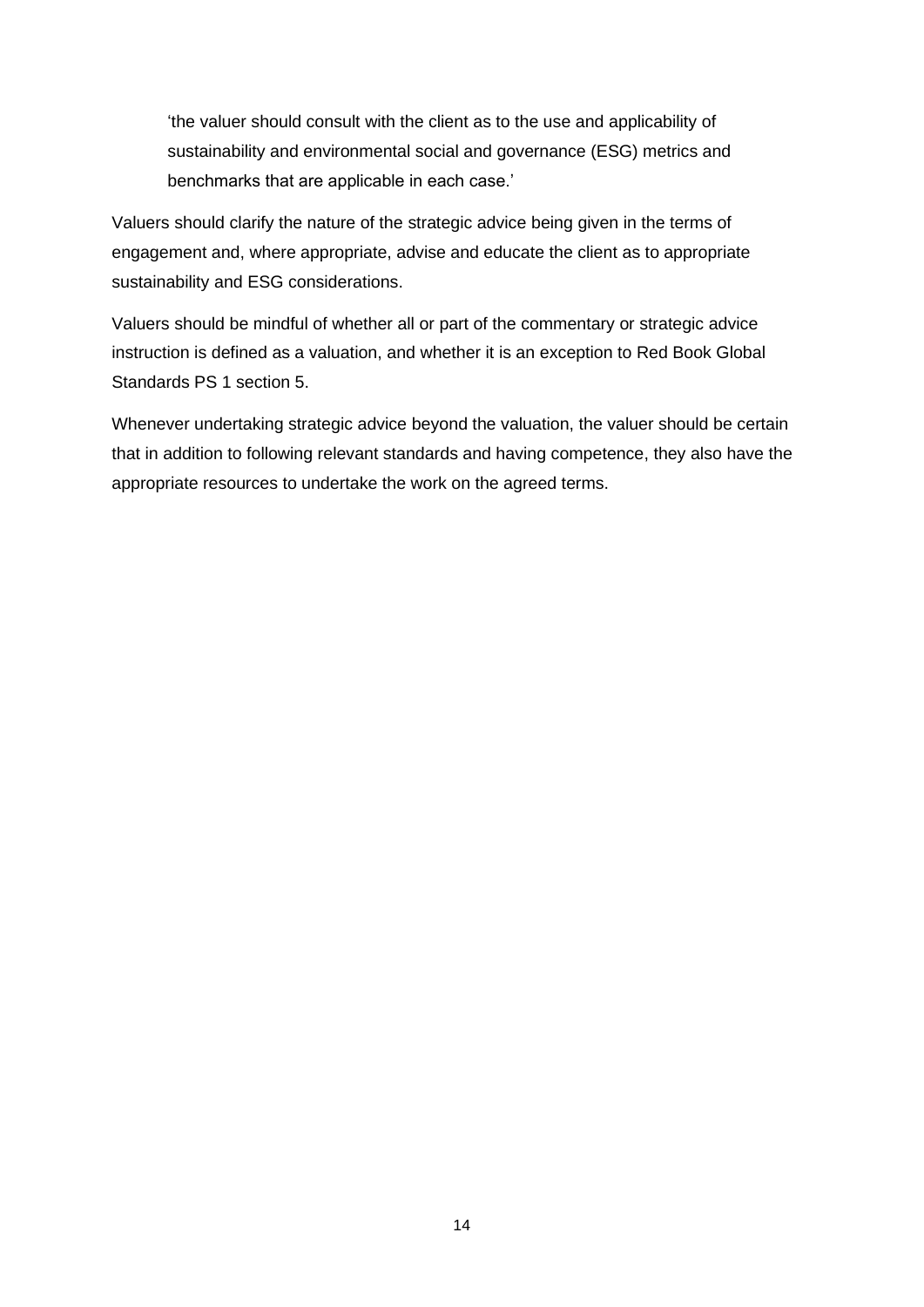## 5 Inspection, investigation and data

## 5.1 Inspection and investigation

The required extent of inspection and investigation is set out in Red Book Global Standards VPS 2. It should be agreed with the client at the time of instruction, along with relevant sustainability-related investigations.

Red Book Global Standards VPS 2 paragraph 1.5 states that:

'sustainability and environmental, social and governance (ESG) matters ... are commonly important in terms of market and societal perception and influence and it is therefore essential that valuers should have proper regard to their relevance and significance in relation to individual valuation assignments.'

Red Book Global Standards also includes a mandatory requirement for the valuer to consider 'whether any sustainability and environmental, social and governance (ESG) factors that affect the valuation are likely to have altered' (VPS 2 paragraph 2.3).

Valuers should be satisfied that they are able to obtain enough information to make an informed judgement around ESG and sustainability issues, and provide suitable advice to the client. Any limitations or restrictions on the inspection, inquiry and analysis for the purpose of valuation must be identified and recorded in the terms of engagement (see VPS 1 paragraph 3.2(i)) and also in the report (VPS 3 paragraph 2.2(h)).

Valuers should make themselves aware of the likely short- and longer-term use of the property. They should also explicitly consider and reflect upon how physical characteristics impact resilience, including making themselves familiar with current and pending statute and other regulations that could impact value. This may need to include consideration of likely capital expenditure requirements, covered further in section 10.2.

## 5.2 Investigations: data

Valuers are advised to obtain sufficient sustainability data themselves, or use tools and thirdparty data. This is in order to make sure valuation judgements about sustainability and ESG are appropriately evidence-based.

Data from property performance systems and metrics relating to the subject property and comparables can inform the valuation where relevant. The time period the data reflects is also an important consideration.

Information may have been provided directly from the client or supplied through third-party sources. It is subject to appropriate verification and Red Book Global Standards requirements around 'professional scepticism' (PS 2 paragraph 1.5).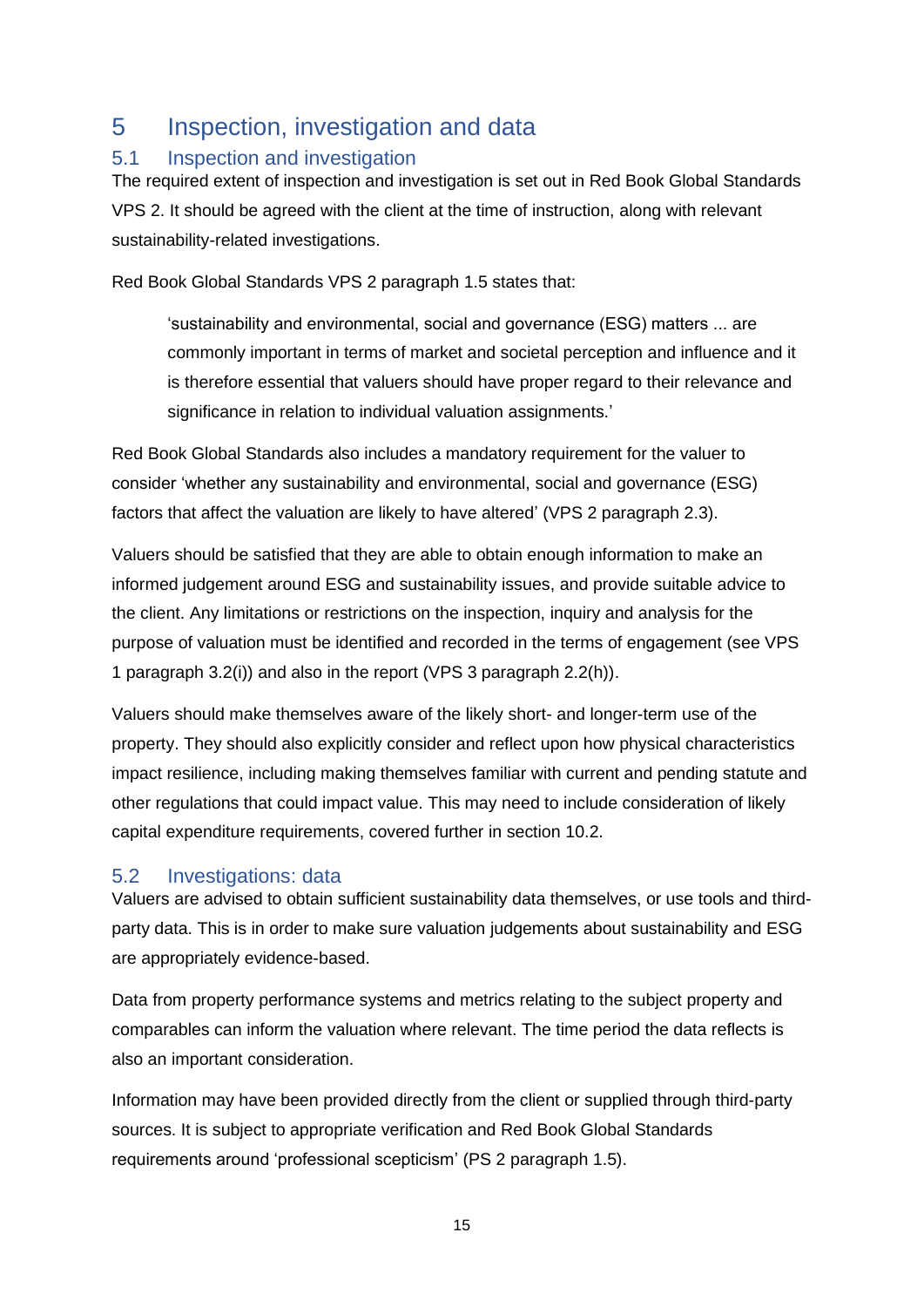## 6 Basis of value

The most common instruction for valuations is on the basis of fair value or market value. A client may also instruct a valuation on the basis of investment value (worth) in order to make decisions related to the value of an asset for their specific needs.

Sustainability and ESG factors may be of varying levels of interest to valuation stakeholders subject to their own requirements, those of other relevant market participants, and regulation and statute relevant to the jurisdiction. Market value may not be reflective of an individual client's requirements or sustainability needs; these may instead reflect investment value or worth – although this should not be assumed to be the case, with sustainability and ESG a key concern across markets.

Terms of engagement and agreed assumptions and special assumptions should be appropriate to the valuation purpose and basis. Where a valuer is providing a valuation on the basis of investment value (worth), factors not yet reflected in market value but that may influence an investor's decision-making may be considered.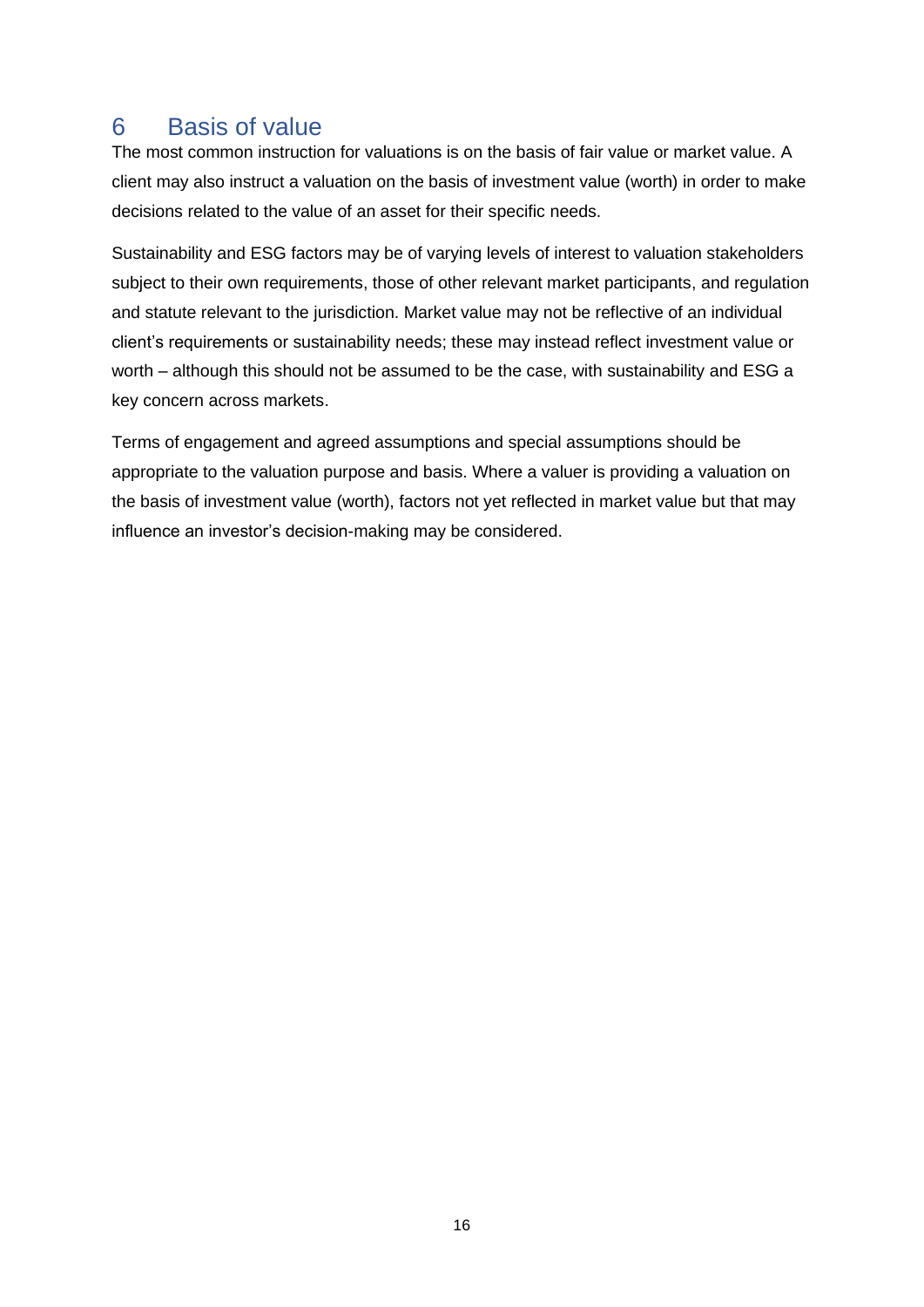# 7 Reporting

When reporting a valuation, the valuer should demonstrate how they have considered sustainability and ESG in their approach, calculations and commentary.

If sustainability and ESG factors are identified and recognised as having an impact on value, they should be reflected in valuation and reported. Red Book Global Standards VPS 3, section 2.2 (I) states that:

'wherever appropriate, the relevance and significance of sustainability and environmental, social and governance (ESG) matters should form an integral part of the valuation approach and reasoning supporting the reported figure.'

In order to comply with good practice in reporting valuers should, where appropriate, adhere to the following points taken from Red Book Global Standards VPGA 8:

*•* assess the extent to which the subject property currently meets the sustainability and environmental social and governance (ESG) criteria typically expected within the context of its market standing and arrive at an informed view on the likelihood of these impacting on value, i.e. how a well-informed purchaser would take account of them in making a decision as to offer price

• provide a description of the sustainability-related property characteristics and attributes that have been collected.

• provide a statement of their opinion on the relationship between sustainability factors and the resultant valuation, including a comment on the current benefits/risks that are associated with these sustainability characteristics, or the lack of risks and

• provide an opinion on the potential impact of these benefits and/or risks to relative property values over time.

Where there is an identified risk of material obsolescence, the valuer should provide appropriate explanations of the component elements of their valuation as well as specific commentary on the obsolescence impact. An example of this could be the case of an impending statutory date for a review of minimum energy efficiency standards or carbon emission requirements.

In respect of more subjective and intangible sustainability and ESG matters, which a valuer is unable to demonstrate with evidence quantitatively, appropriate commentary should still be included to provide a context and rationale for the valuer's opinion and judgement.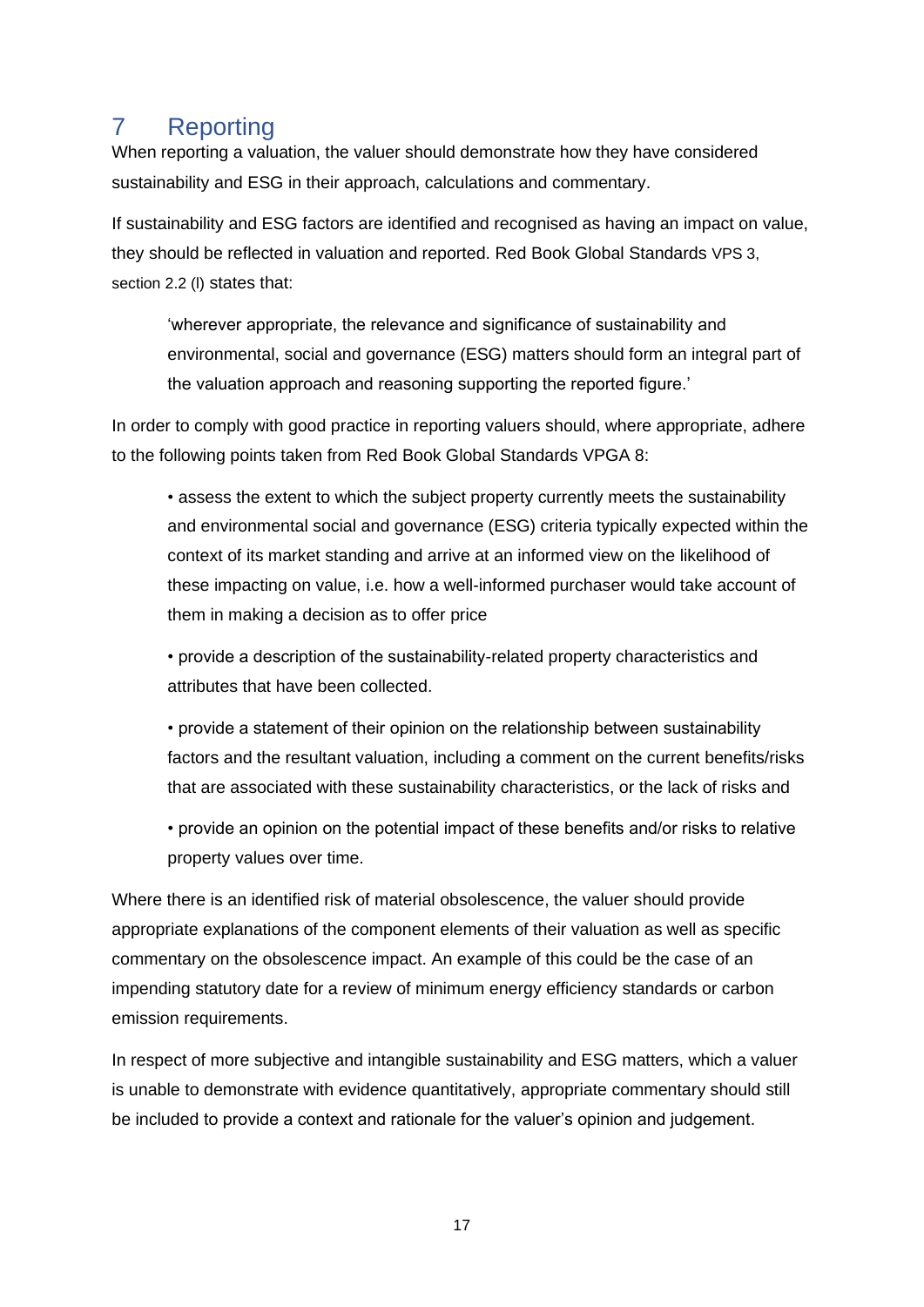## 8 Comparables and evidence

The ability to distinguish the relative sustainable performance of comparables may be possible in some cases (such as energy efficiency and carbon emissions) but may be far less apparent in others. There may not be the evidence to empirically support differential values based on the full range of sustainability criteria and characteristics. There can also be extensive geographical and market variances.

Due to the period in which they were built, existing stock may not meet current sustainability standards. This might, for example, affect the weighting given to the analysis of comparable evidence. Depending on the instruction and valuation purpose, valuers may take a view, if necessary supported by additional investigations by a specialist, as to the likely ability to bring an asset up to modern standards at a cost that is economic, subject to constraints around competence included in section 10.2 of this guidance.

Valuers should also consider any special considerations that might apply in the case of a historic properties to which extra regulatory requirements or physical constraints might apply.

Valuers should consider the participants and stakeholders that influence a property's market. Appropriate macroeconomic indicators and other indirect evidence beyond transactions can be used to support a valuer's judgement accordingly.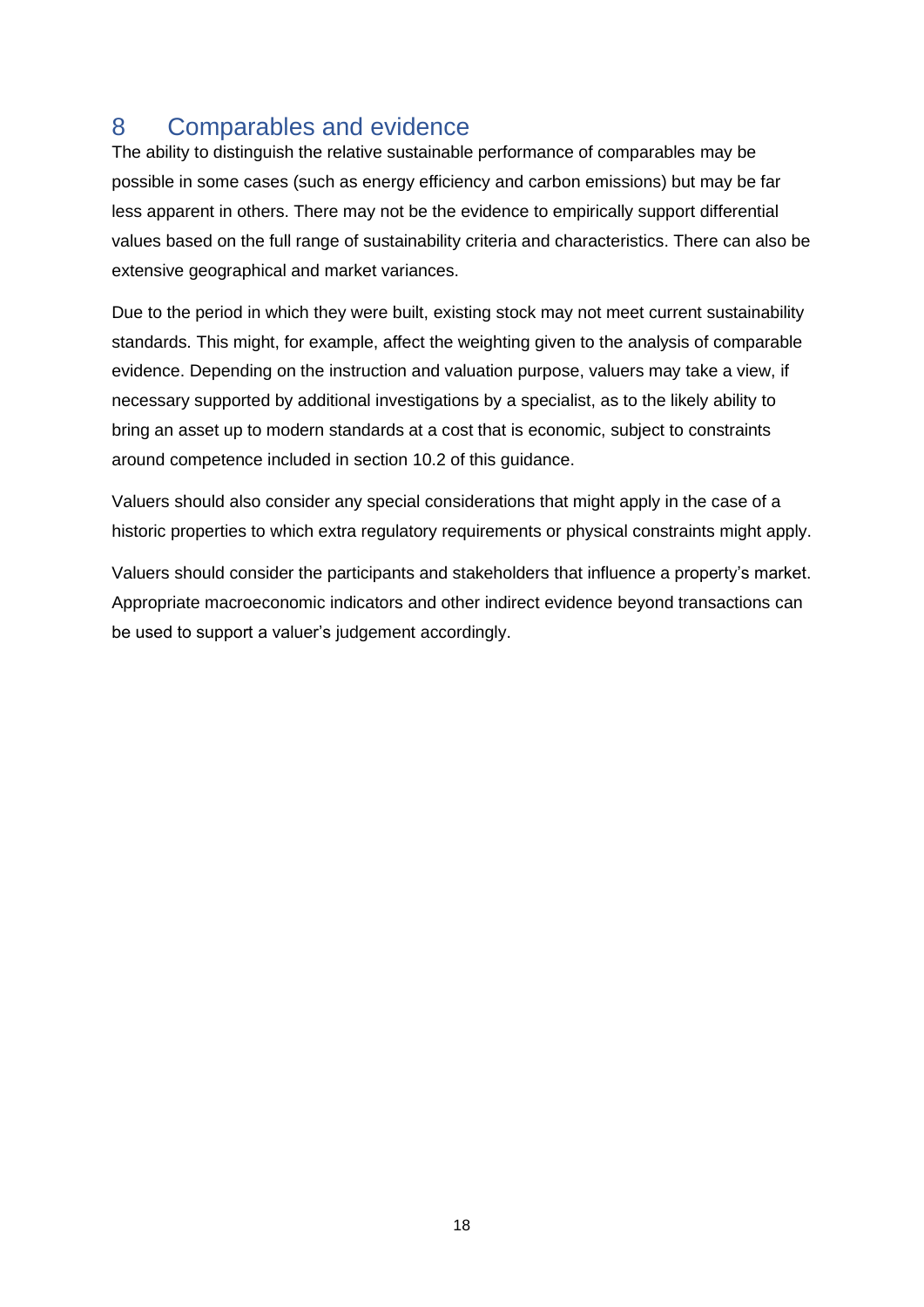## 9 Valuation methods and considerations

Red Book Global Standards VPS 5 paragraph 5 emphasises that:

'the valuer is ultimately responsible for selection of the approach(es) and method(s) to be used in individual valuation assignments, unless statute or other mandatory authority imposes a particular requirement.'

Accordingly, this guidance does not set out good practice recommendations on the valuation approach or method, but does look at models commonly adopted and their interaction with sustainability and ESG factors.

## 9.1 Income approach: discounted cash flow (DCF) model

Under the DCF model, the forecasted cash flow is discounted back to the valuation date, resulting in a present value of the asset (see IVS 105, 50.2). Investment values are commonly calculated using explicit DCF techniques and are normally prepared for investors who are seeking to judge not just current performance but also future. DCF may also be used to calculate, for example, fair value or market value. A DCF will normally require valuers to prepare detailed explicit income and cost predictions relating to the subject property taking a specific time frame and calculating an exit value.

DCF has the advantage of clearly depicting the cash flow cost and income assumptions and is therefore suited to taking account of ESG and sustainability factors, as these can be modelled in detail within the valuation. These could even be factors that are not yet clearly evidenced in market transactions.

## 9.2 Income approach: capitalisation model

The capitalisation model applies a yield to expected net income over a single or limited number of periods and therefore implicitly considers growth and risks. It is most appropriate when the asset is operating at a stabilised level of growth and profits at the valuation date (see IVS 105 50.10). Where the capitalisation model is used, the issue of analysing comparable transactions from which market yields, income and costs are derived is always a matter of valuer judgement. The implicit nature of the model makes it more difficult to identify sustainability and ESG elements within the evidence and attribute these to the valuation.

## 9.3 Valuation considerations using the income approach

The valuation techniques set out above allow the valuer to consider the factors set out below, relevant to sustainability and ESG, implicitly (capitalisation) or explicitly (DCF). The DCF method is beneficial in many cases as the explicit reference to these relevant valuation factors helps understand their importance to the valuation. The techniques do not need to be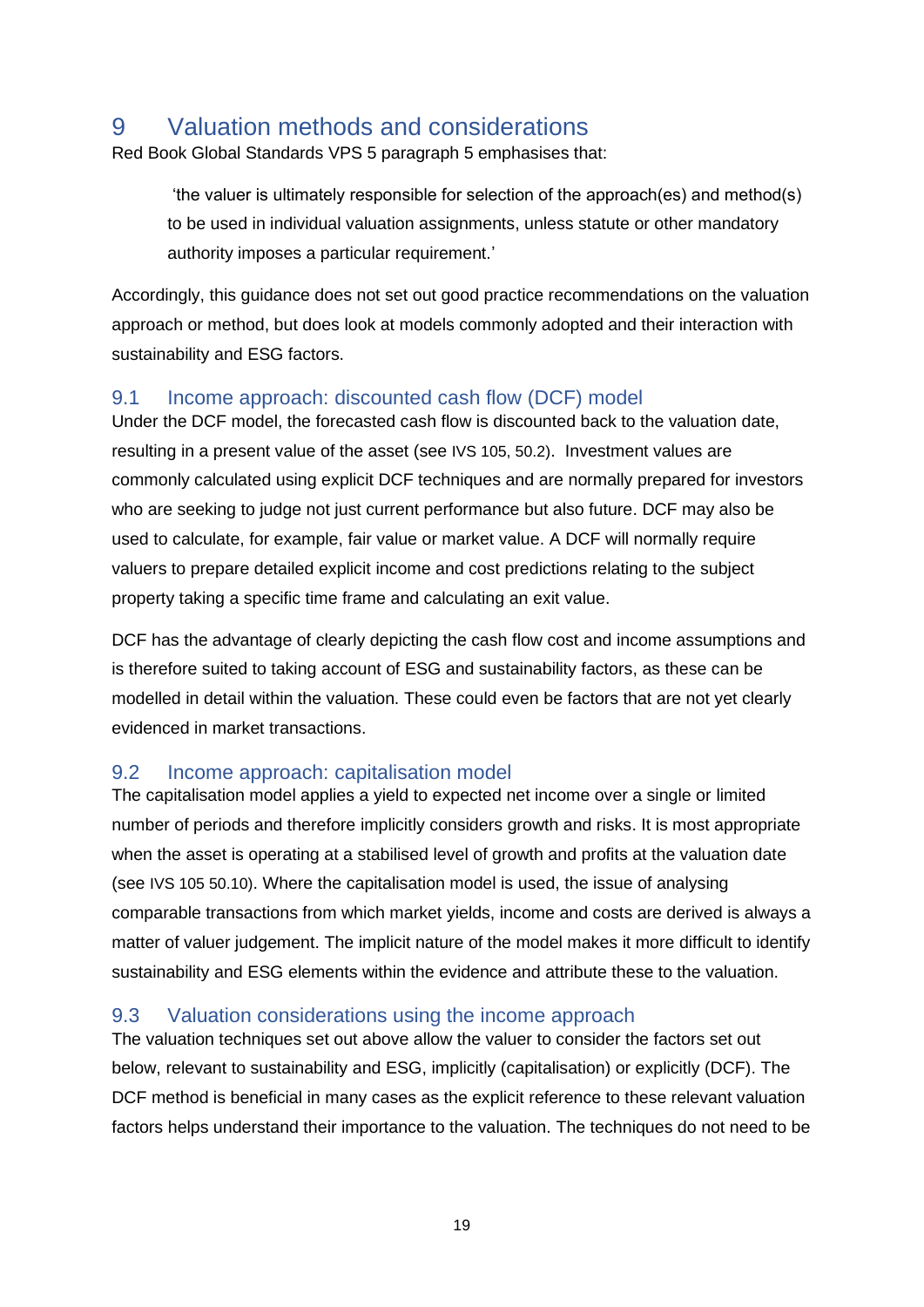used in isolation, for example, the capitalisation model can be used to cross check a DCF and vice versa.

### 9.3.1 Rental growth

Various sustainability and ESG factors can form a part of rental bids. These may be based on environmental considerations such as energy efficiency but also economic sustainability and wellbeing factors. Changes in consumer and occupier behaviour over time can lead to structural change in markets. It is important for the valuer to be aware of such changes and their impact on both the immediate rental bid and the resilience of income over time.

#### 9.3.2 Obsolescence and depreciation

Many sustainability factors can impact the rate of obsolescence and consequent value depreciation. Valuers should consider whether the subject property is below market and regulatory standards appropriate to its location and class, and the extent to which this is resolvable. Where retrofitting and capital expenditure (further details in section 10.2) can bring the property to a reasonable and appropriate level of sustainability, this can be factored in by the discounted net cost of retrofitting. However, in some cases this may not be possible at an economic cost and the property's life could be compromised.

#### 9.3.3 Risk premiums

Properties that do not meet the sustainability characteristics required in their market may suffer from decreasing occupier and investor demand. They may then represent a higher investment risk, and the risk premium attached to the discount rate in a valuation may need adjustment, either throughout the cash flow period or from the point where value erosion is thought likely to take place. Sensitivity analyses or other explicit risk modelling may be needed to measure the potential impact on value. Where a discount rate based on a riskadjusted rate is used, it is recommended that an explicit explanation is provided to the client. It is also important that the main sources of risk are identified. Finally, in considering risk it is important not to double-count. Risks to the actual cash flow should be placed within the annual anticipated income/expenditure estimates within the cash flow. Only those risks that do not relate to rent or direct outgoings should be applied to the discount rate.

#### 9.3.4 Exit yield

A DCF calculation is undertaken for a fixed period. The degree to which differentials reflecting sustainability are observable in market transactions is likely to vary and may be difficult to separate from other characteristics – in some cases it may not be observable at all. Valuers are therefore advised to consider the likely impact of sustainability on the residual value at the end of the explicit cash flow period, reflecting on the need for adjustments to either exit yield or site value reversion assumptions.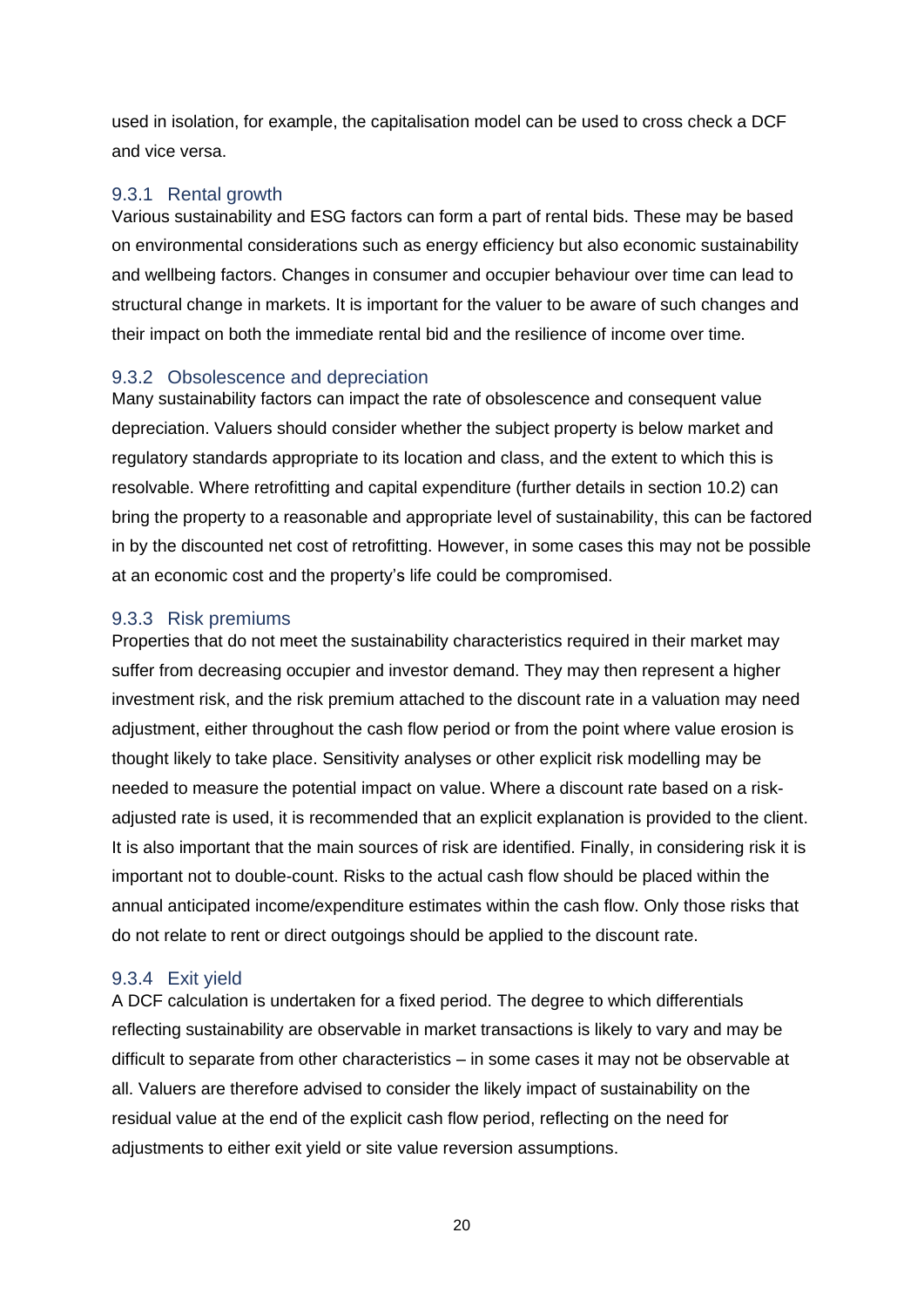#### 9.3.5 Duration to sell or let

Valuers will need to consider whether income is likely to suffer interruption at the end of a lease term or in the event that a tenant operates a break clause, if the property is less sustainable than others on the market. While the impact is likely to relate to the prevailing economic and local markets conditions, the security of income is a critical consideration for investors. Therefore, valuers should consider the extent to which sustainability and ESG characteristics are likely to be determining factors in the length of time taken to either let or sell a property and any impact on incentives, discussed in 9.3.6.

#### 9.3.6 Incentives

There may be greater market expectations for rent-free periods and higher risk of void periods where property does not meet market or regulatory sustainability and ESG requirements. There may also be an expectation that property owners make capital contributions to meet sustainability and ESG requirements.

#### 9.4 Market approach: direct comparison

The market approach provides an indication of value by comparing the subject asset with identical or similar assets for which price information is available. Elements of the market approach may also be required to generate the inputs for the income methods above. The issue of capturing relevant ESG and sustainability factors is challenging where using the market approach as assets are generally heterogenous. It is also difficult to distinguish from transaction evidence what the motivations of the parties are in respect of sustainability and ESG. Where using the market approach, valuers should analyse and set out the extent to which comparable evidence is relevant, including in specific relation to ESG and sustainability.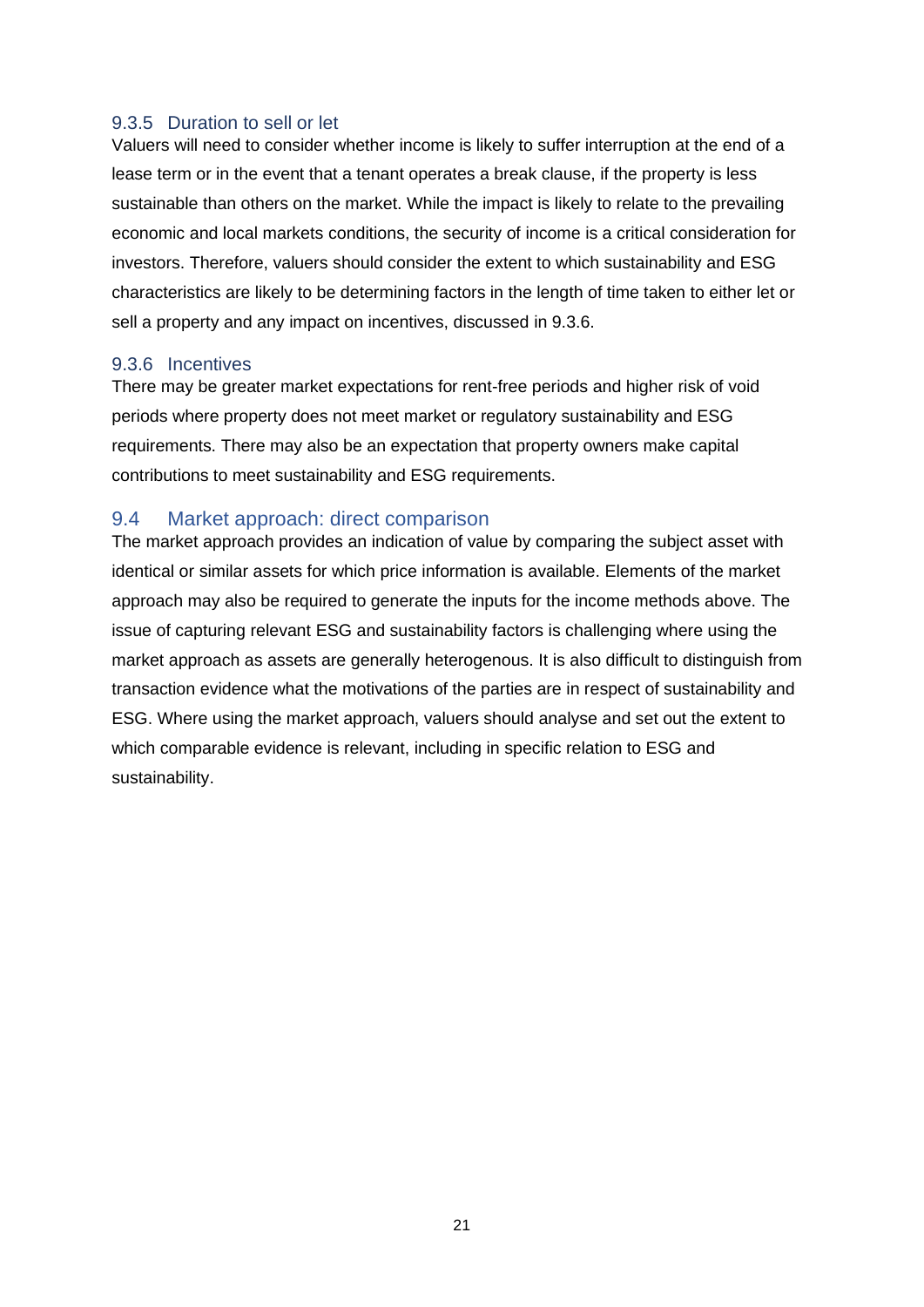## 10 Sustainability characteristics, considerations and risks

Reflecting sustainability and ESG in commercial property valuation means reviewing and weighting a range of property characteristics, market considerations and risks. The most common of these are set out below; their weight and relevance are subject to the specific asset(s) being valued as well as the valuation purpose and basis.

## 10.1 Carbon emissions, net zero and energy efficiency

One of the most prominent factors in the minds of most industry stakeholders is decarbonisation and an aspiration towards 'net zero'. Further to this, regulatory, statutory and investment criteria drive requirements around decarbonisation, of which energy efficiency can form a substantial part.

Carbon efficiency improvements can require substantial capital expenditure (see section 10.2). Improvements undertaken to reduce carbon emissions may result in more economical operational performance, but in some circumstances, this may not be in excess of the required development or refurbishment costs. Valuation that explicitly considers medium- to long-term performance is better placed to factor in carbon emission performance. Regulatory, statutory and investment criteria (where they exist), may be a more substantial lever in respect of value than predicted operational savings.

Energy prices and the regulation of energy efficiency may vary across different jurisdictions and markets. Valuers should be aware that in high-value areas the cost of energy is likely to form a very small proportion of overall occupancy costs. It should be further noted that excess energy generated by sustainability measures such as photovoltaics can, in some locations, generate a measurable income that can be factored into valuation.

Valuation at the individual asset level is likely to focus on the impact of scope 1 emissions but the valuers should also be aware of scope 2 and scope 3 implications, particularly where providing strategic advice or valuation in respect of a portfolio of assets.

### 10.2 Capital expenditure

While a building survey or environmental assessment may not always be undertaken as part of a valuation, matters relevant to this may need to be recorded and considered – including in respect of reasonable judgements around likely capital expenditure requirements to meet market and regulatory needs. These might include but are not limited to:

- the servicing and replacement of construction materials
- services such as air-conditioning and heating installations
- energy efficiency and carbon emission reduction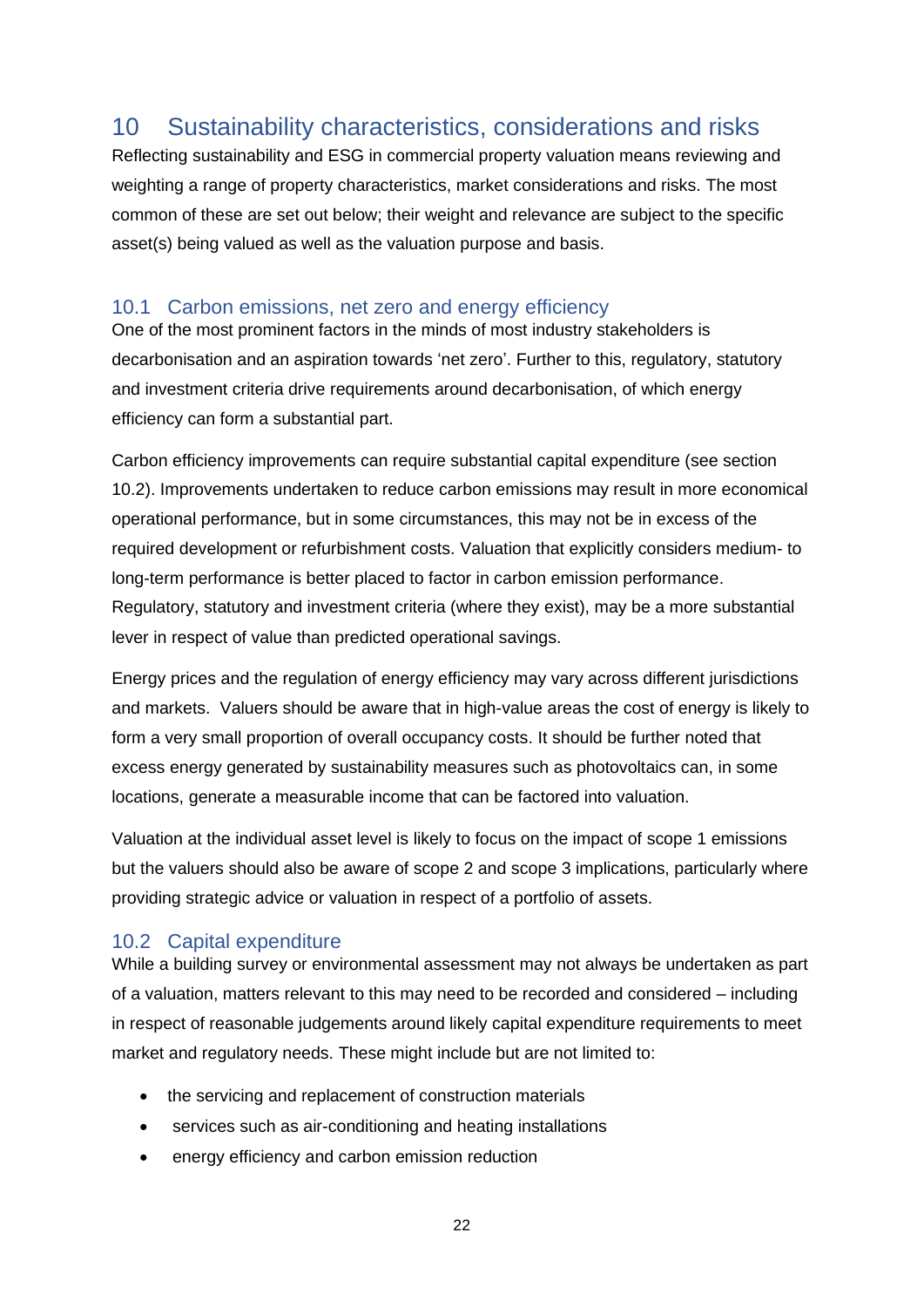- water efficiency
- waste management provision.

The suitability of certain construction materials or services can vary between property type, age, use and location. The ability and cost for a property to be upgraded to particular sustainability and ESG requirements can also vary. Valuers are therefore advised to familiarise themselves with valuation impacting characteristics relevant to the particular market.

Valuers may need to assess the use of technology intended to improve sustainability and consider them within the context of the local market. Technology can make substantial efficiency improvements with resultant benefits but may also become obsolete. As a result, valuers should be aware of the differences in the technology available, as well as any financial incentives or grants associated with the technology.

It is accepted that valuers may need to make judgements around capital expenditure cost estimates and in some cases seek specialist advice. Explicit valuation models such as DCF are often best suited to modelling cost implications relative to value over time. Any limitations on cost assumptions need to be agreed with the client in advance.

Given the embedded crossover with cost development and management disciplines, valuers should reflect on competence in this area and whether additional advice or expertise is required. Specialist advice may be from, for example, a sustainability assessor, cost consultant, building surveyor or building services engineer. The need for additional specialist advice should be agreed with the client in instructions.

## 10.3 Environmental risks

[Environmental risks and global real estate](https://www.rics.org/uk/upholding-professional-standards/sector-standards/land/environmental-risks-and-global-real-estate/)*,* 1st edition*,* RICS guidance note, sets out in detail the many environmental risks that may affect property. Governments may also legislate to mitigate, where possible, against climate change implications, presenting a changing regulatory framework within which valuations take place.

It is not just the physical impact of climate change that presents environmental risk. For example, soil and air pollution, and waste materials all present risks that require management, with consequent implications for values in some circumstances. Valuers should ensure that, as far as reasonably possible, up-to-date information on environmental risks is gathered and considered when comparing the subject property to others used as part of the evidence base. *Environmental risks and global real estate,* 1st edition, includes checklists to assist with this process., including the example for commercial and industrial property reproduced in Appendix B.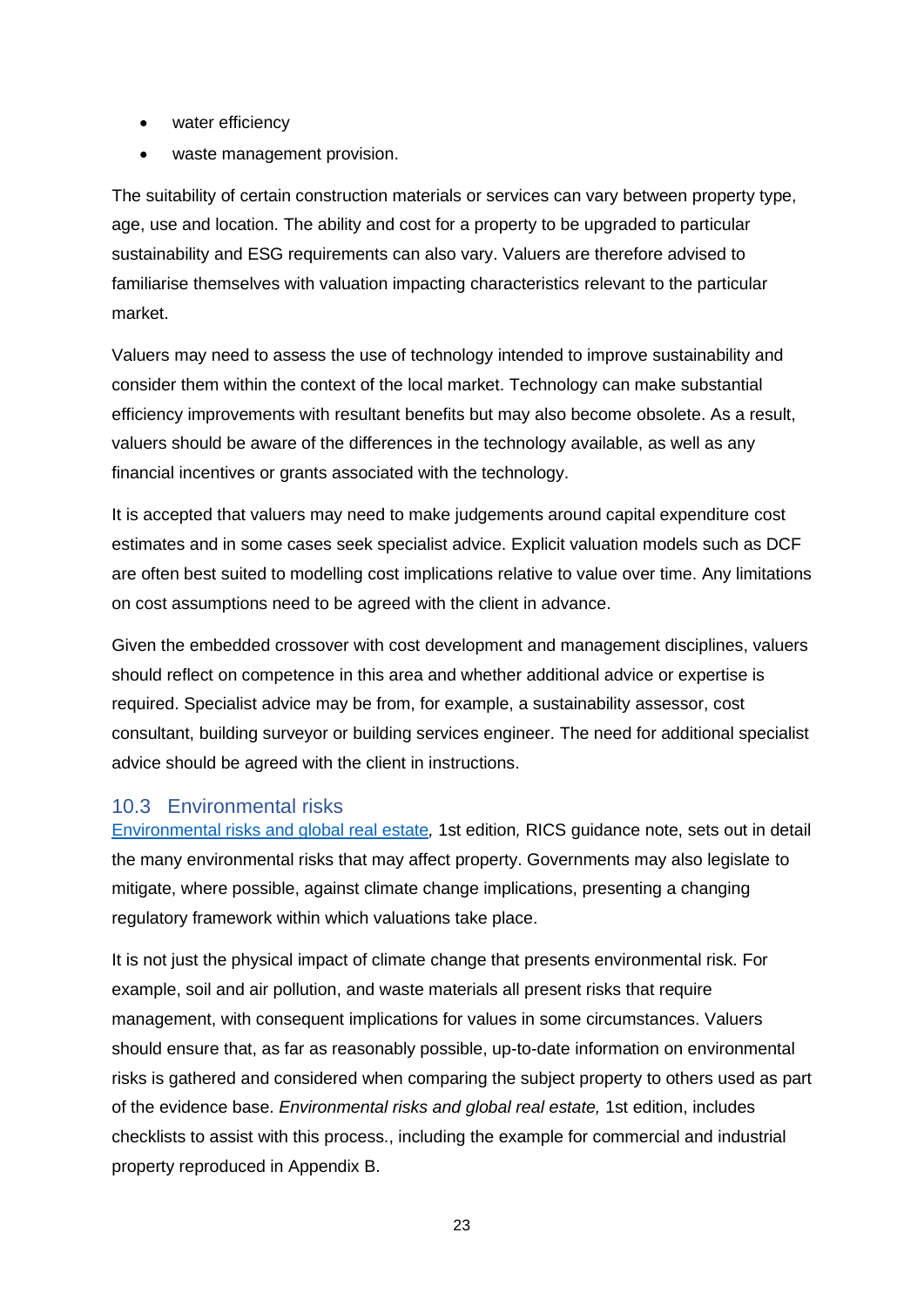The inability of some assets to perform against contemporary sustainability standards or to physically withstand the impact of, for example, rising temperatures, flood, severe storms and wildfire, presents additional risks to the property owner and/or occupier. These may impact usability and interrupt business. Red Book Global Standards recognises 'resilience to climate change' (VPGA 8, section 2.6 (c) (iii)) as a key issue. Such risks can cause challenges with insurance, but in certain cases are insurable, which valuers should reference where appropriate.

Subject to the purpose of the valuation, and recognising that the manifestation of environmental risk may impact value over the immediate or longer term, valuers should consider the extent to which such risks will be expected to present an immediate or transitionary risk to value. For valuations provided for purposes connected with certain investment decisions, such as transaction due diligence and secured lending it may be appropriate for the valuer to provide qualitative and/or quantitative observations with regard to the potential or likelihood of environmental risks impacting value over reasonable time horizons.

### 10.4 Secondary property

For secondary property, the diverse nature of market participants may mute the explicit impact on valuation of near-term environmental factors. Nonetheless, valuers should be aware of the continued escalation of regulatory reform leading to tightening minimum standards of compliance, coupled with the broadening range of stakeholders expressing heightening expectations and demands linked to ESG and sustainability. It is the responsibility of valuers to understand the market in which they are engaged and to be able to determine with confidence the extent to which such matters are impacting on the behaviour and actions of market participants.

## 10.5 Fiscal and legislative considerations

The exact type and focus of fiscal and legislative measures can vary between countries and might focus on particular aspects of sustainability such as the environmental risks described in *Environmental risks and global real estate*, 1st edition, RICS guidance note. Valuers should be aware of public information relating to existing measures and potential future measures, subject to the purpose and basis of value.

Making progress towards sustainable development goals is a high government priority in a number of countries, and in some cases specific goals are linked to fiscal initiatives including tax breaks and incentives in respect of improvements, renovation and retrofit, construction or use. Non-compliant assets may be at risk of penalties and, in some cases, depreciation in value. Taxes levied on emissions or unsustainable aspects of properties may also detract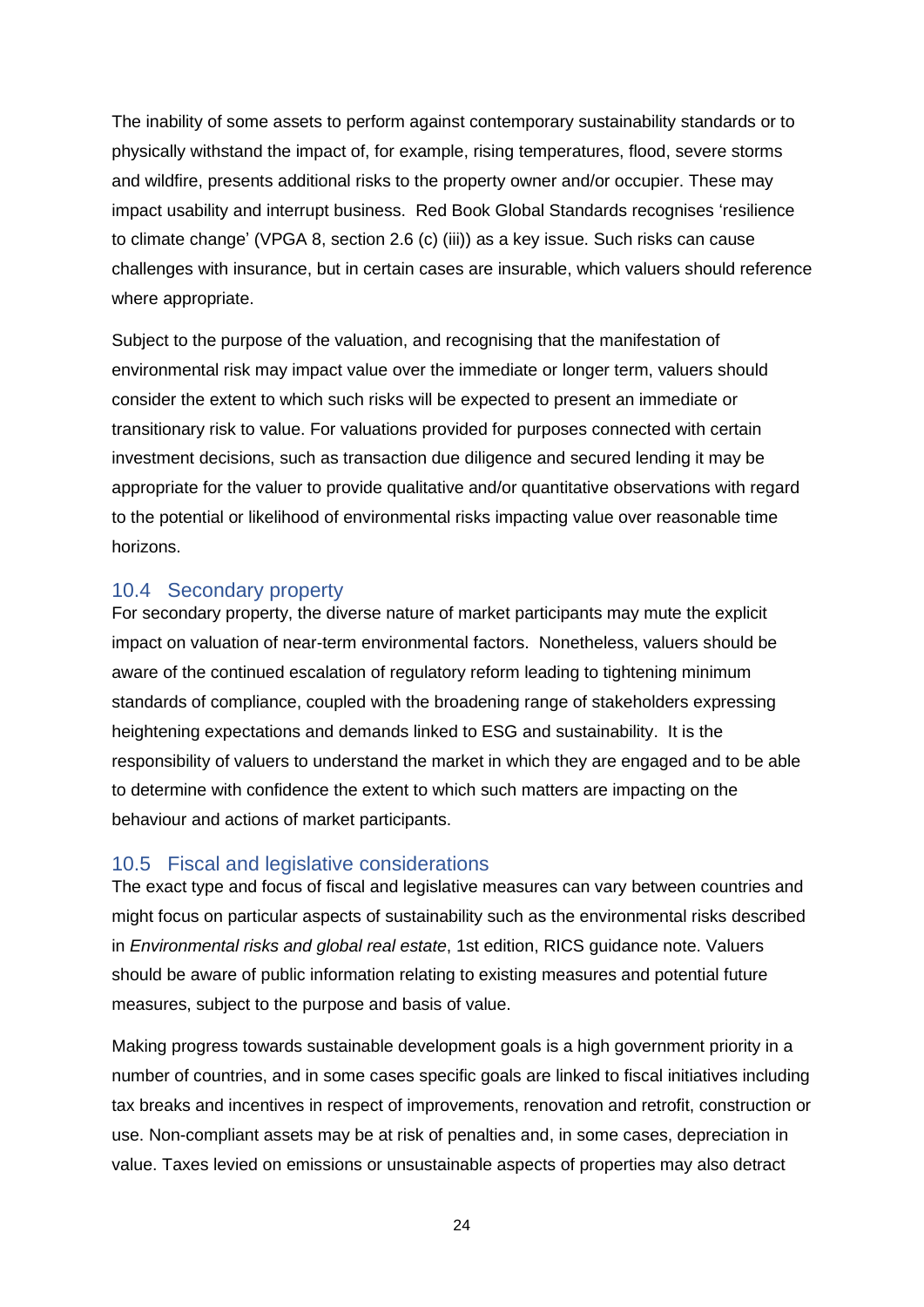from value. Credits from validated and (usually) registered schemes such as in relation to carbon emissions could also potentially affect value.

### 10.6 Certification, rating and other benchmarking

Developers, owners, governments and regulatory authorities may seek to certify the sustainability and ESG credentials of property using a range of rating systems, codes and schemes.

Examples of rating schemes for real assets include [Leadership in Energy and Environmental](https://www.usgbc.org/leed)  [Design](https://www.usgbc.org/leed) (LEED), [Building Research Establishment's Environmental Assessment Method](https://www.breeam.com/) (BREEAM), [Global Real Estate Sustainability Benchmark](https://gresb.com/) (GRESB) and the [National](https://www.nabers.gov.au/)  [Australian Built Environment Rating System](https://www.nabers.gov.au/) (NABERS). While some of these were originally designed for use with new buildings, they have evolved and are increasingly applied to existing stock.

In some jurisdictions there are government and regulatory codes that may apply, such as the Energy Conservation Building Code for new buildings in India. Such regulations may also apply to existing buildings in some locations. Examples include the European Energy Performance of Buildings Directive and Minimum Energy Efficiency Standards in the UK.

Many schemes and regulatory codes are multi-criteria, which makes comparison between buildings complex. These schemes and codes are often updated regularly, so a past rating may not accurately indicate the current rating at the date of valuation. Voluntary certification schemes may be less transparent or well understood, but, where properly instigated and managed, they can help inform property performance.

The criteria used and details recorded in order to achieve ESG and sustainability accreditation may contain useful information about the sustainability features of an asset and therefore be of assistance to the valuer. However, these should not be the sole determinative of a property's weight as a comparable or any adjustment to the valuation. Credentials and expectations also change over time. Additionally, schemes do not usually provide quantifiable cost reduction metrics.

Some companies and other organisations use accreditation and rating data to make occupational and ownership decisions. Where such occupiers are the most likely bidders for the property, rental and capital value may be impacted. Certain investors and lenders may also have minimum requirements in order to transact – impacting bidding trends.

The absence or presence of certification, ESG reporting or benchmarking detail relating to a property is not an absolute measure of its sustainability. Valuers should understand the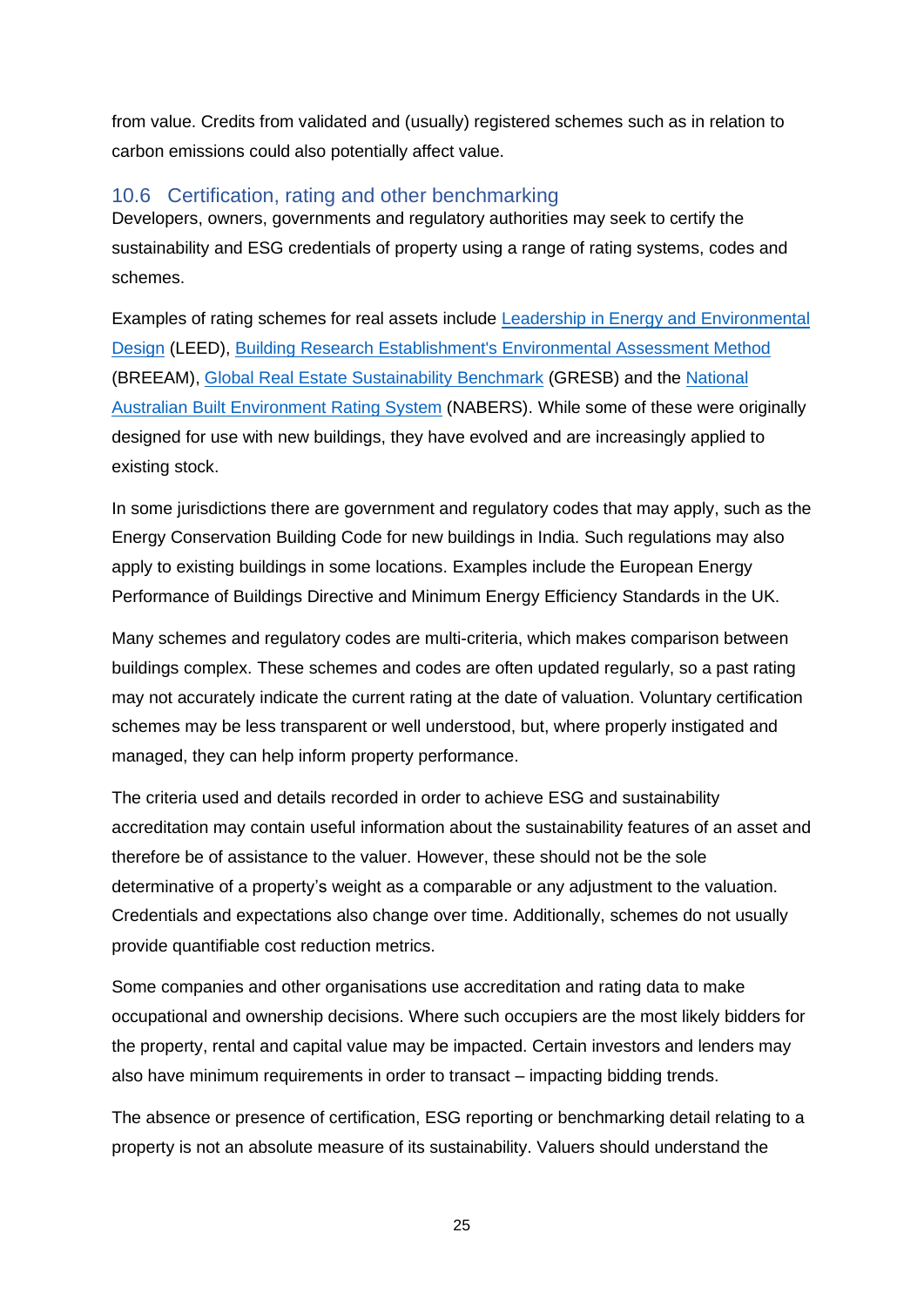measures used, seek to establish the age of any certificate or rating and take this into account when assessing overall characteristics, in order to provide more accurate valuation.

Where the client is explicitly seeking the certification or rating of a property/portfolio as a factor in a valuation or strategic advice, the valuer should appropriately reflect on the impact of the valuation basis and other relevant terms. Valuation undertaken in accordance with particular client needs around certification and rating may either require special assumptions to reflect this or, in some circumstances, more appropriately reflect investment value (worth) rather than market value, but note their needs may be reflective of the wider market.

In addition to the property certification listed above, valuers should be aware of other international benchmarking and performance measurement schemes that enable companies to consider ESG. These range from high level overarching standards such as the UN Sustainable Development Goals to technical standards such as ISO 14001, which measures a company's progress towards more sustainable management. These standards can be useful in valuation but may not be specifically designed for this purpose, particularly in respect of application at an individual asset level.

Included in Appendix A is a list of accreditation and rating schemes, the relevance or applicability of which will need to be judged by the individual valuer.

#### 10.7 Planning, zoning and development considerations

Most jurisdictions have statutory land use or spatial planning frameworks within which development takes place. Additionally, in 2015 the UN set out an agenda for 2030 including [17 sustainable development goals.](https://www.rics.org/uk/about-rics/responsible-business/un-sustainable-development/)

The above can be translated into planning and zoning policies and regulations, so the valuation of commercial properties with development potential may be impacted by the need for such redevelopment or refurbishment to be delivered to sustainability standards. Valuers should consider whether such standards have an impact on sustainability and commercial property valuation, and the likely costs of development/refurbishment on the potential rental or capital value realised upon development. It should be noted that RICS produces standalone guidance related to development both in relation to valuation for development purposes and development costing. IVS also specifically defines and provides commentary on residual valuation where this may be appropriate. Valuation or other consultancy for the purpose of development is a specialist area and may require expertise outside the valuer's knowledge such as cost and planning advice.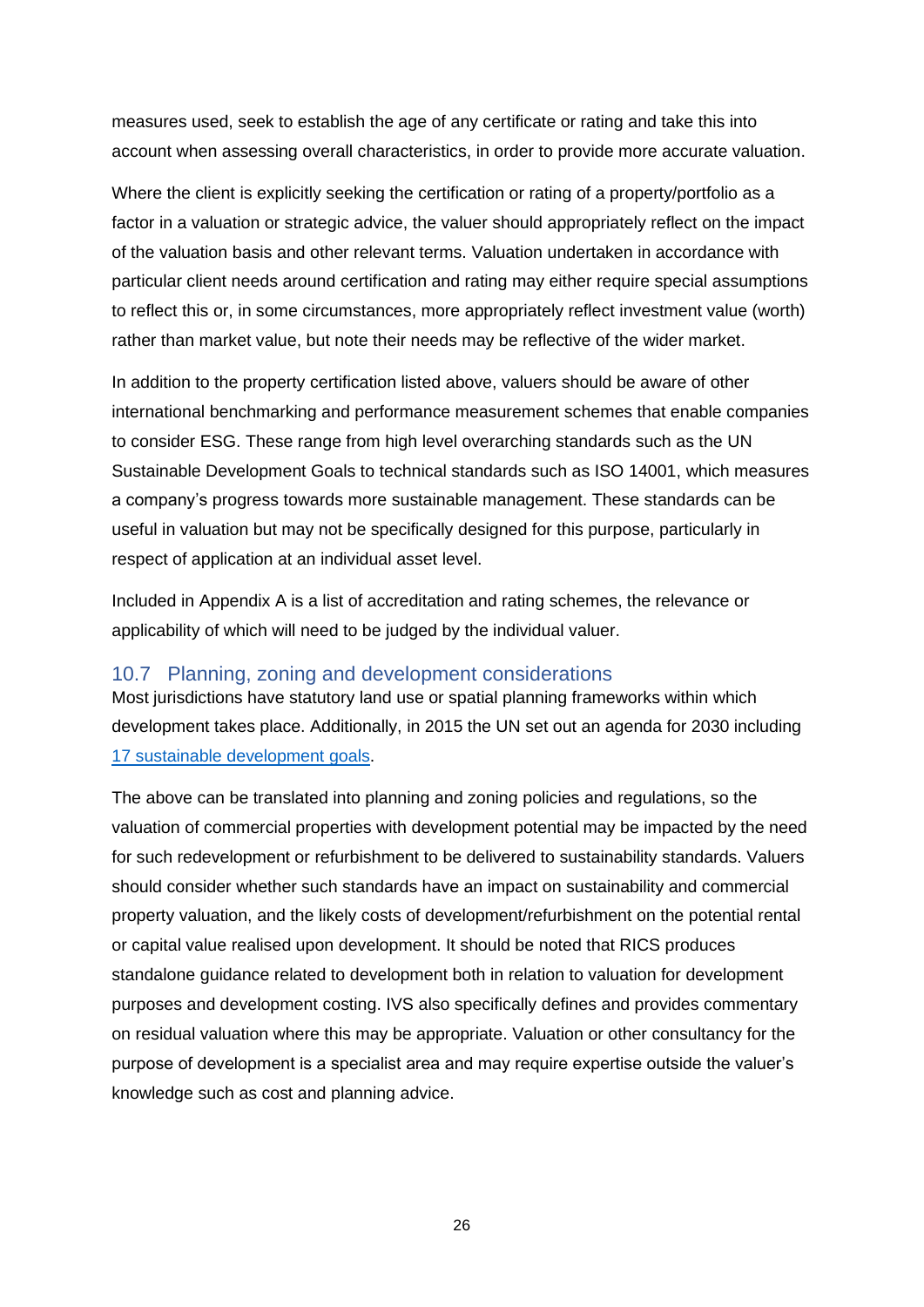#### 10.8 Asset management

Similar to the development considerations above, management and leasing is a specialist area of surveying and the guidance below is not intended to comprehensively cover this subject.

Different property owners and occupiers may have a range of perspectives around sustainability and ESG, which valuers may need to consider. Occupiers are likely to focus on their operational needs. Investment property owners are also interested in the capital value of property and may take steps that prioritise the resilience and growth of this – through a variety of strategies. Where a saving is only attractive to a particular operator or owner it may not be reflected in market pricing (but could be a factor in investment value/worth).

When seeking to improve a property's inherent sustainability performance, owners or occupiers may look towards management strategies, improvements to fixtures, fittings and services and ultimately, in some cases, specific ESG and sustainability-orientated retrofit or reconstruction of the property itself. If a property is inappropriately managed it may not perform to its specification standards or its full potential.

#### 10.8.1 ESG in leasing and finance

Within the investment sector, some stakeholders make arrangements that encourage, or even contractually impose, standards of sustainable asset management and ongoing sustainable performance on either or both the landlord and the tenant. These contracts (leases, licenses, management agreements) aim to address the inequities of investment and return inherent in traditional leases, in which the landlord has responsibility for capital investment, but the beneficiary is the tenant. A common version of these agreements are socalled 'green leases'. The concept is to share the tenant's savings with the landlord so that both benefit and there is an incentive for the landlord to undertake investment to improve the sustainable performance of the asset. Some leases may place the tenant under potentially onerous liabilities in relation to repair, including specification of materials and hand-back clauses. In all cases where contractual arrangements exist relating to sustainability performance, valuers should assess whether they may have an impact (positive or negative) on value.

The use of leases containing specific sustainability criteria is a feature of some markets and jurisdictions. Such leases contain clauses within the lease, or the addition of a memorandum of understanding attached to the lease, that place additional responsibilities and potentially additional costs on the tenant. While these clauses are not necessarily punitive, some are. If they involve the tenant in actual or potential additional costs they could result in a lesser rental bid. Alternatively, some tenants could regard the acceptance of a 'green lease' as

27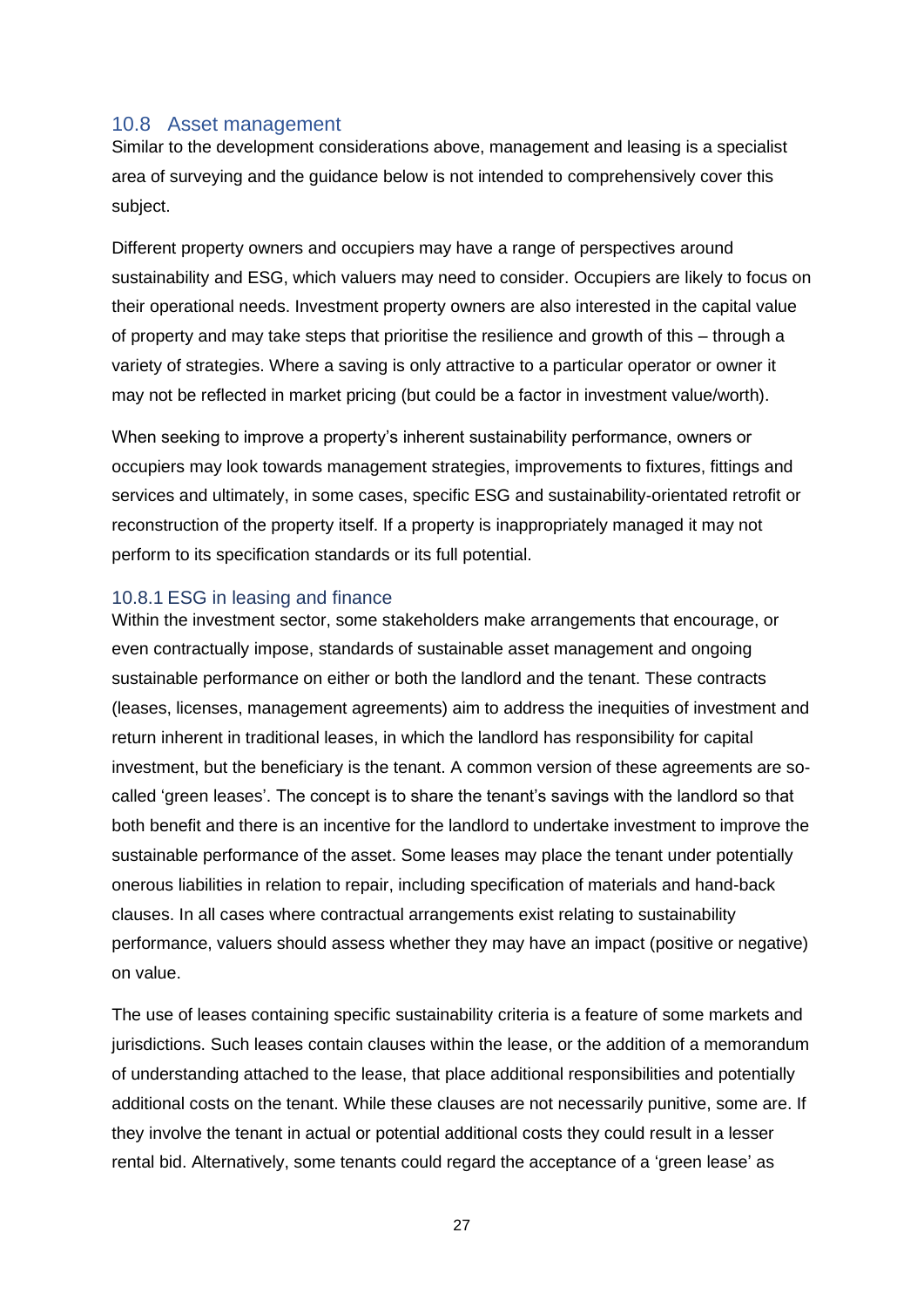fulfilment of their ESG requirements. As with all matters of lease interpretation, valuers should take care to analyse the inter-relationship of clauses against each other, and between the subject property and those of comparable properties.

In some markets, such as the US with its 'C-pace' system, finance is available to fund retrofitting which then involves a subsequent charge against the property. Other forms of finance and secured lending based on sustainability and ESG criteria are also available.

### 10.9 Utility

Valuers are capable of assessing the utility of a property, which can be improved by its design and configuration. This utility may have direct economic impacts such as increased capacity in a hotel or office, but may also have more intangible factors such as the wellbeing of occupants. Capturing relevant utility characteristics of the assets being valued and relevant comparables is helpful to the valuation process. There may also be specific metrics relevant to utility that may be of interest to the valuer. Levels of utility can be used as a measure of an asset's overall quality, but it is appreciated that this is subjective and may require the application of professional judgement.

The design and subsequent utility of a property may influence its sustainability and ESG such as by achieving a longer lifecycle.

Flexibility can have a key impact on the utility of a property. Property design is not something that can normally be altered without largescale capital expenditure. However, even when occupiers hold only short-term legal interests, they may need to make changes to the way they use space during the period of possession. If a property does not accommodate this, it may be less attractive to occupiers who require flexibility in how they use space. Even when the period of occupation is anticipated to be lengthy, flexibility may be important: rapidly evolving work patterns mean that inflexible properties will require capital expenditure and may exacerbate waste problems as adaptation takes place.

### 10.10 Accessibility by transport

In order for the valuer to consider the impact of accessibility on a property, records should be taken at the inspection and investigation stage of the available modes of transport capable of facilitating access and their corresponding capacity. For example, the amount of private parking, bicycle storage and proximity to public transport hubs. Dependent on the basis of valuation these records will then need to be compared to the requirements of the relevant stakeholder or market. Assumptions should not be made about the impact of sustainable transport offerings upon value unless these can be evidenced. A further important aspect of accessibility relates to provision of facilities for the disabled, which should be recorded with reference to the requirements of the relevant jurisdiction or market.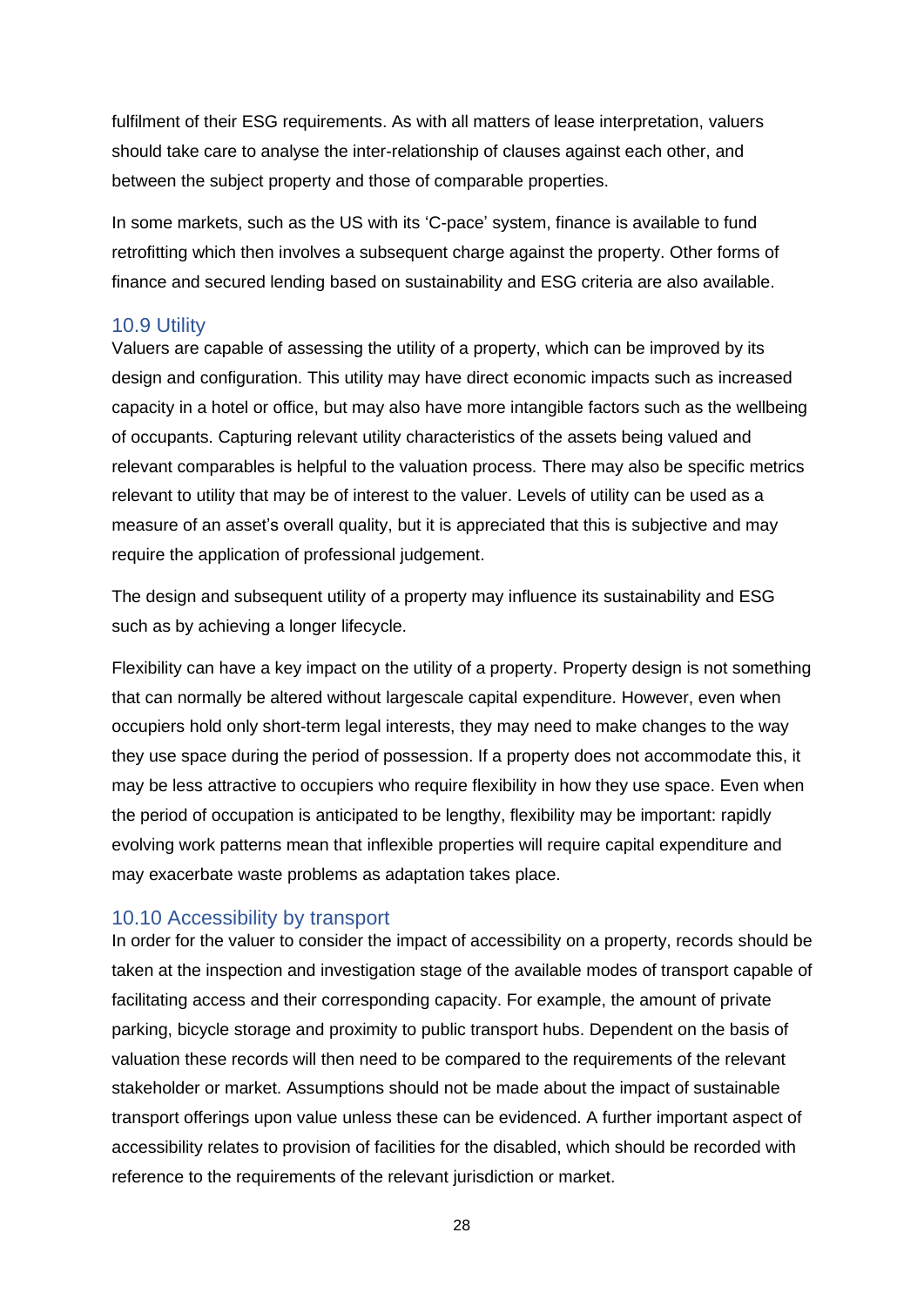## 10.11 Social and wellbeing considerations

Sustainability is not purely about environmental issues, as demonstrated in the definition in the glossary. Within the commercial valuation context, for example, considerations such as the 'social' element of ESG and the health and well-being of employees (for example ventilation in offices) can be important in property decision-making. The Red Book Global Standards Glossary definition of sustainability refers to 'health and well-being and corporate responsibility'.

In relation to workplaces as an example of service provision, factors considered in relation to sustainability include fit out and design that assists with productivity, mental and physical well-being, and subsequent employee recruitment and retention. This can include access to social space, natural lighting and individual temperature control, and facilities such as showers, creches and refreshment concessions.

Where valuers believe that such considerations will be material, they should be noted and accounted for within the valuation, including an understanding of whether they are provided by the occupier, owner or management company.

#### 10.11.1 Social value

In common with 'sustainability', there is no universally agreed definition of social value. It is defined in the [IVSC perspectives paper:](https://www.ivsc.org/news/article/perspectives-paper-how-do-you-define-and-estimate-social-value) [Defining and Estimating 'Social Value'](https://www.ivsc.org/news/article/perspectives-paper-how-do-you-define-and-estimate-social-value) as including 'the social benefits that flow to asset users (social investment) and the wider financial and nonfinancial impacts including the wellbeing of individuals and communities, social capital and the environment, that flow to non asset users'.

The financial implications of social value should be implicit to the valuation. The need to reflect non-financial impacts and all impacts to other stakeholders (including public impacts) will depend on the nature of the instruction, valuation purpose and basis. In some jurisdictions and for some purposes such as development there may be specific requirements to take account of financial and non-financial elements of social value.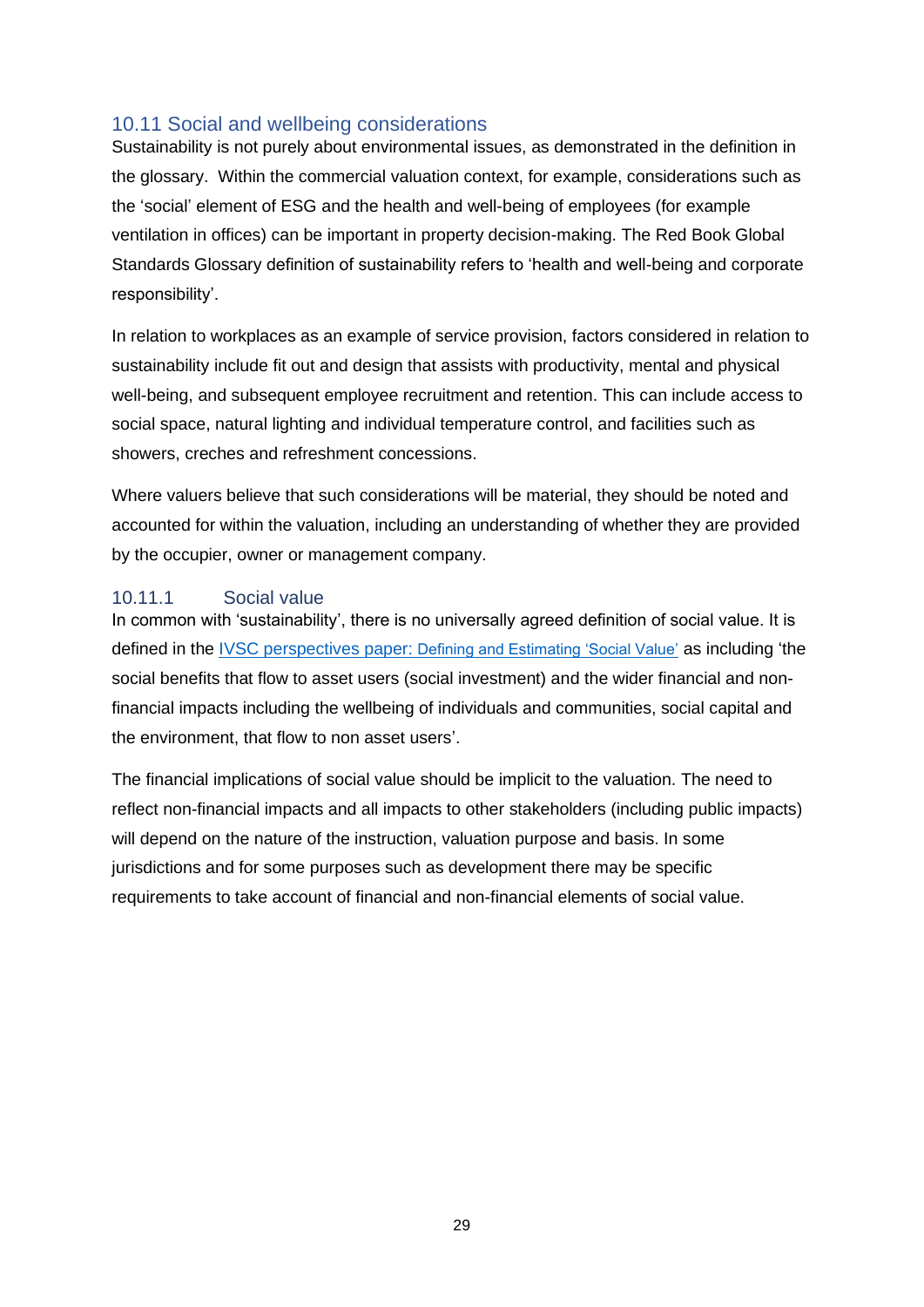# Appendix A List of international sustainability/ESG rating, benchmarking and measurement schemes

This list is not exhaustive and contains details of schemes correct at the date of publication. It is a list of international schemes and does not refer to details of country specific items.

Inclusion in this list is not an RICS endorsement. RICS does not accept any responsibility, duty or liability to any party in respect of the contents of this appendix. Any such responsibility, duty or liability is expressly disclaimed.

| <b>Standard</b>                          | <b>Summary</b>                                          |
|------------------------------------------|---------------------------------------------------------|
| <b>Building Research Establishment</b>   | A third-party certification system assessing an asset's |
| <b>Environmental Assessment Method</b>   | environmental, social and economic sustainability       |
| (BREEAM)                                 | performance, using a set of standards developed by the  |
|                                          | Building Research Establishment (BRE).                  |
| <b>Dow Jones Sustainability Indices</b>  | A 'family' of indices evaluating the sustainability     |
| (DJSI)                                   | performance of thousands of publicly traded companies   |
|                                          | globally.                                               |
| <b>Global Real Estate Sustainability</b> | An ESG benchmarking system for real assets.             |
| <b>Benchmark (GRESB)</b>                 | Collected data is also used to create and present ESG   |
|                                          | analytics.                                              |
| <b>EU Taxonomy</b>                       | A range of regulations, standards and initiatives       |
|                                          | applicable in the European Union, including the         |
|                                          | Sustainable Finance Disclosure Regulation (SFDR) and    |
|                                          | Corporate Sustainability Reporting Directive (CSRD).    |
| FTSE4Good                                | A series of indices measuring the performance of        |
|                                          | companies demonstrating strong environmental, social    |
|                                          | and governance in a number of territories globally.     |
|                                          |                                                         |
|                                          |                                                         |
| <b>Leadership in Energy and</b>          | A building certification and rating system stated to    |
| <b>Environmental Design (LEED)</b>       | provide 'independent verification of a building or      |
|                                          | neighbourhood's green features, allowing for the        |
|                                          | design, construction, operations and maintenance of     |
|                                          | resource-efficient, high-performing, healthy, cost-     |
|                                          | effective buildings'.                                   |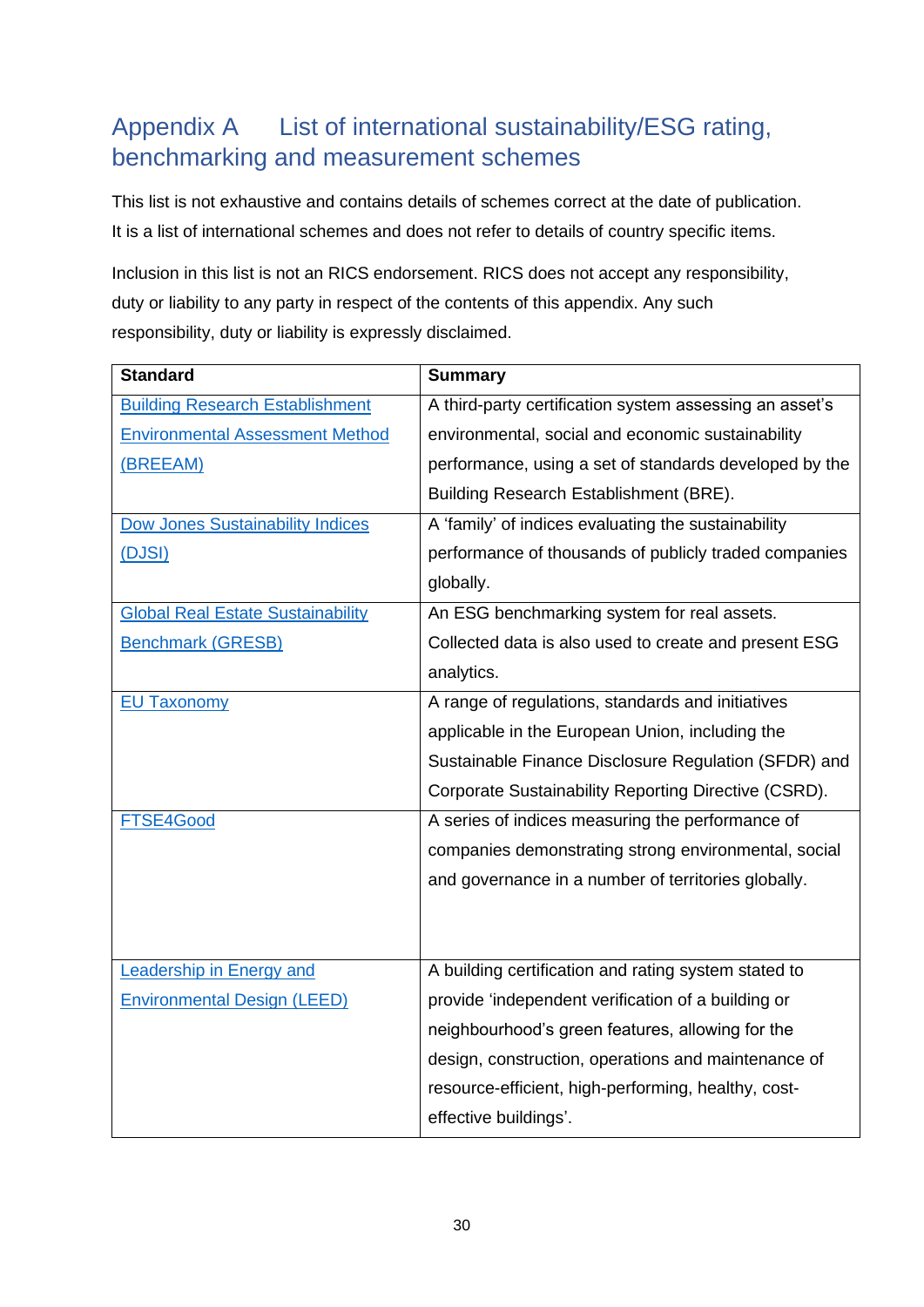| <b>MSCI ESG Rating</b>                  | A rating system designed to measure a company's             |
|-----------------------------------------|-------------------------------------------------------------|
|                                         | resilience to long-term, industry material environmental,   |
|                                         | social and governance (ESG) risks. It is based on           |
|                                         | company responses and external data. Note this is not       |
|                                         | specifically in respect of real estate assets.              |
| Standard and Poor (S&P) Global -        | A scoring system designed to analyse performance            |
| <b>ESG Scores</b>                       | against ESG criteria. It is based on company responses      |
|                                         | and external data. Note this is not specifically in respect |
|                                         | of real estate assets.                                      |
| Taskforce for climate related financial | A series of disclosure recommendations (including in        |
| disclosures (TCFD)                      | respect of financial reporting) to support companies in     |
|                                         | providing better information around climate-related         |
|                                         | issues.                                                     |
|                                         | The disclosure recommendations are structured around        |
|                                         | four interlinking areas: governance, strategy, risk         |
|                                         | management, and metrics and targets.                        |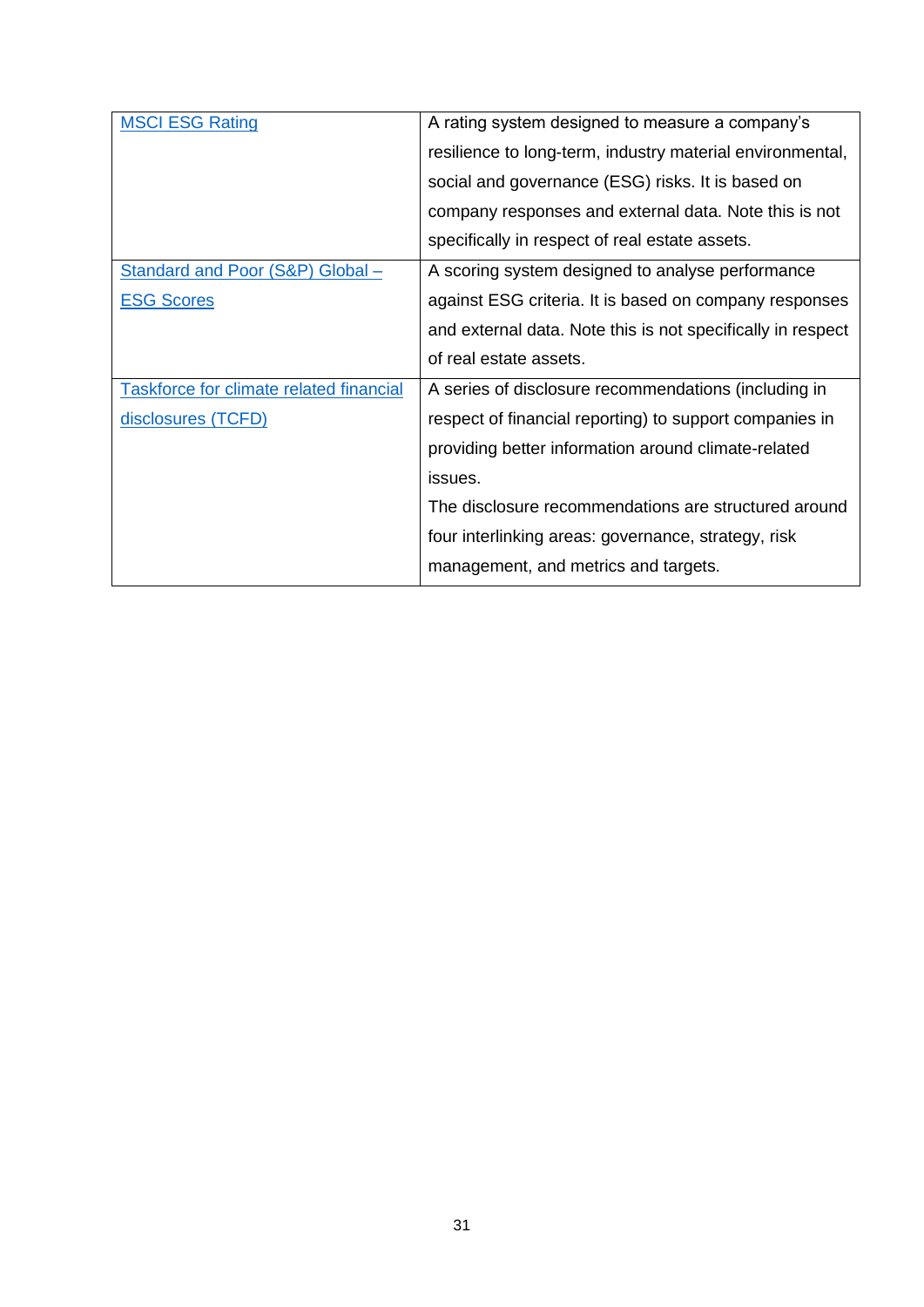# Appendix B Property observation checklist for identifying potential environmental issues (commercial and industrial)

| Part of property inspected |    |           | Renewables | Waste<br>abuses | management | Asbestos-<br>containing<br>material:<br>$\bullet$ In situ?<br>• Discarded?<br>• Risk to<br>health? | <b>Fly</b><br>tipping? | Fuel<br>tanks:<br>• Above or<br>below<br>ground<br>and/or<br>$\bullet$ Oil<br>staining | Other<br>tanks or<br>containers | Chemical<br>odours<br>incineration<br>areas | <b>Discoloured</b><br>or smelly<br>water/liquid<br><b>leaks</b><br>discharges | Invasive<br>non-<br>native<br>species | Irregular<br>topography                | Vegetation<br>dieback | <b>Utilities</b> |
|----------------------------|----|-----------|------------|-----------------|------------|----------------------------------------------------------------------------------------------------|------------------------|----------------------------------------------------------------------------------------|---------------------------------|---------------------------------------------|-------------------------------------------------------------------------------|---------------------------------------|----------------------------------------|-----------------------|------------------|
| <b>Buildings</b>           | Y. | ${\sf N}$ |            |                 |            |                                                                                                    |                        |                                                                                        |                                 |                                             |                                                                               |                                       |                                        |                       |                  |
| Occupied?                  |    |           |            |                 |            |                                                                                                    |                        |                                                                                        |                                 |                                             |                                                                               |                                       |                                        |                       |                  |
| Vacant?                    |    |           |            |                 |            |                                                                                                    |                        |                                                                                        |                                 |                                             |                                                                               |                                       |                                        |                       |                  |
| Dilapidated?               |    |           |            |                 |            |                                                                                                    |                        |                                                                                        |                                 |                                             |                                                                               |                                       |                                        |                       |                  |
| Basement and               |    |           |            |                 |            |                                                                                                    |                        |                                                                                        |                                 |                                             |                                                                               |                                       |                                        |                       |                  |
| subterranean               |    |           |            |                 |            |                                                                                                    |                        |                                                                                        |                                 |                                             |                                                                               |                                       |                                        |                       |                  |
| features (e.g.             |    |           |            |                 |            |                                                                                                    |                        |                                                                                        |                                 |                                             |                                                                               |                                       |                                        |                       |                  |
| air-raid                   |    |           |            |                 |            |                                                                                                    |                        |                                                                                        |                                 |                                             |                                                                               |                                       |                                        |                       |                  |
| shelters)                  |    |           |            |                 |            |                                                                                                    |                        |                                                                                        |                                 |                                             |                                                                               |                                       |                                        |                       |                  |
| Outbuildings,              |    |           |            |                 |            |                                                                                                    |                        |                                                                                        |                                 |                                             |                                                                               |                                       |                                        |                       |                  |
| including                  |    |           |            |                 |            |                                                                                                    |                        |                                                                                        |                                 |                                             |                                                                               |                                       |                                        |                       |                  |
| garages and                |    |           |            |                 |            |                                                                                                    |                        |                                                                                        |                                 |                                             |                                                                               |                                       |                                        |                       |                  |
| stores                     |    |           |            |                 |            |                                                                                                    |                        |                                                                                        |                                 |                                             |                                                                               |                                       |                                        |                       |                  |
| Hardstanding               |    |           |            |                 |            |                                                                                                    |                        |                                                                                        |                                 |                                             |                                                                               |                                       |                                        |                       |                  |
| Agricultural               |    |           |            |                 |            |                                                                                                    |                        |                                                                                        |                                 |                                             |                                                                               |                                       |                                        |                       |                  |
| land                       |    |           |            |                 |            |                                                                                                    |                        |                                                                                        |                                 |                                             |                                                                               |                                       |                                        |                       |                  |
| Derelict or                |    |           |            |                 |            |                                                                                                    |                        |                                                                                        |                                 |                                             |                                                                               |                                       |                                        |                       |                  |
| rough ground               |    |           |            |                 |            |                                                                                                    |                        |                                                                                        |                                 |                                             |                                                                               |                                       |                                        |                       |                  |
| Landscaping                |    |           |            |                 |            |                                                                                                    |                        |                                                                                        |                                 |                                             |                                                                               |                                       |                                        |                       |                  |
| and/or natural             |    |           |            |                 |            |                                                                                                    |                        |                                                                                        |                                 |                                             |                                                                               |                                       |                                        |                       |                  |
| woodland<br>Water courses  |    |           |            |                 |            |                                                                                                    |                        |                                                                                        |                                 |                                             |                                                                               |                                       |                                        |                       |                  |
| or adjacent                |    |           |            |                 |            |                                                                                                    |                        |                                                                                        |                                 |                                             |                                                                               |                                       |                                        |                       |                  |
| thereto                    |    |           |            |                 |            |                                                                                                    |                        |                                                                                        |                                 |                                             |                                                                               |                                       |                                        |                       |                  |
| Surrounding                |    |           |            |                 |            |                                                                                                    |                        |                                                                                        |                                 |                                             |                                                                               |                                       |                                        |                       |                  |
| area                       |    |           |            |                 |            |                                                                                                    |                        |                                                                                        |                                 |                                             |                                                                               |                                       |                                        |                       |                  |
| Extent of                  |    |           |            |                 |            |                                                                                                    |                        |                                                                                        |                                 |                                             |                                                                               |                                       |                                        |                       |                  |
| inspection of              |    |           |            |                 |            |                                                                                                    |                        |                                                                                        |                                 |                                             |                                                                               |                                       |                                        |                       |                  |
| immediate                  |    |           |            |                 |            |                                                                                                    |                        |                                                                                        |                                 |                                             |                                                                               |                                       |                                        |                       |                  |
| vicinity                   |    |           |            |                 |            |                                                                                                    |                        |                                                                                        |                                 |                                             |                                                                               |                                       |                                        |                       |                  |
|                            |    |           |            |                 |            | Observed current use of the subject property                                                       |                        |                                                                                        |                                 |                                             |                                                                               |                                       | Evidence seen of such use having taken |                       |                  |
|                            |    |           |            |                 |            |                                                                                                    |                        |                                                                                        |                                 |                                             | place in the vicinity                                                         |                                       |                                        |                       |                  |